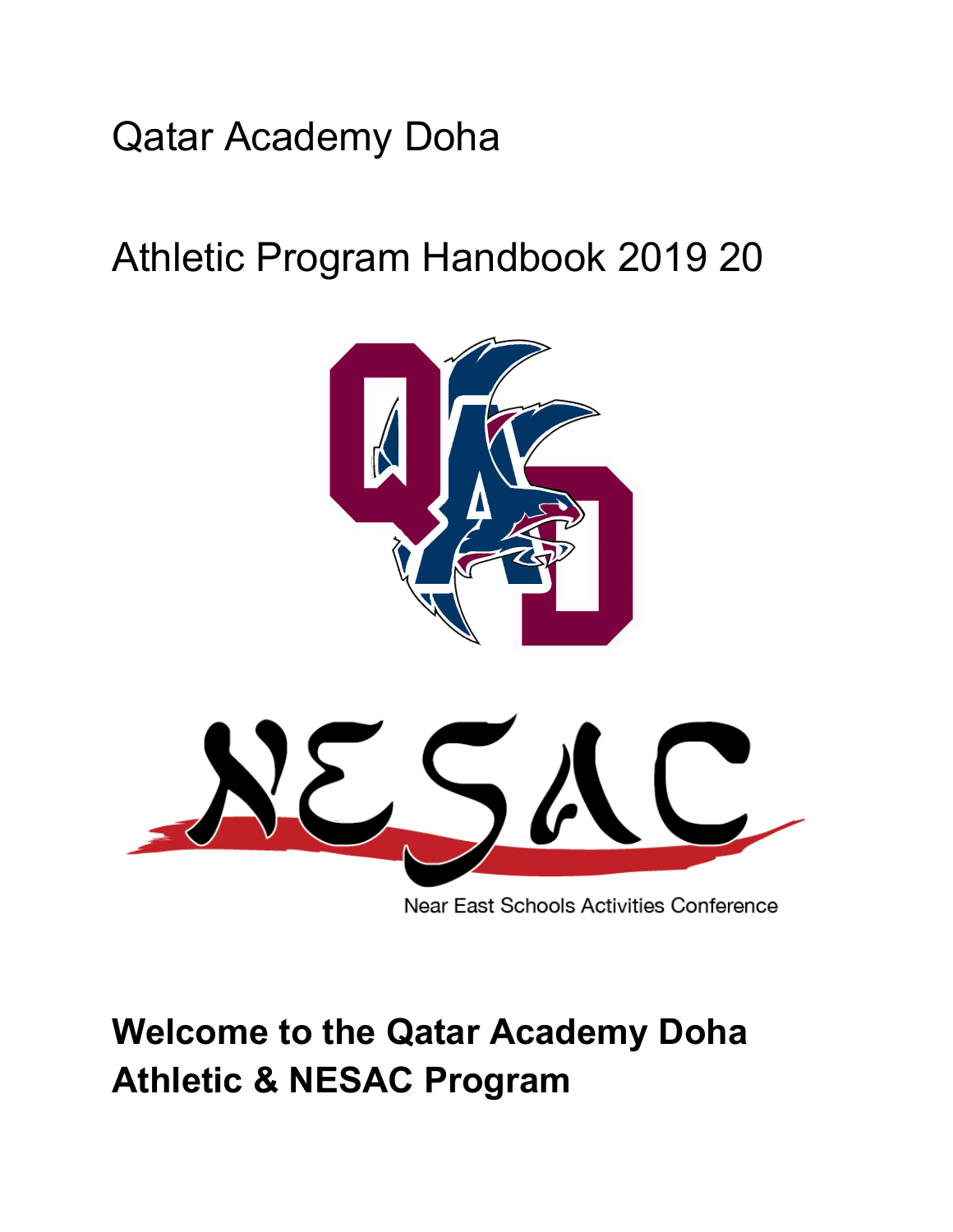*The Athletic Department would like to welcome back all teachers, students, athletes, fans and parents to an exciting, promising and challenging year for our Qatar Academy Athletics & Activities Program.*

*This handbook clearly outlines our policies and procedures. As athletes representing Qatar Academy Doha you have clear responsibilities to make the necessary commitment to your training, be positive role models re your effort in class, maintaining strong grades and compete with high levels of sportsmanship and integrity. 'Falcons code is fair play all the way'!*

*Our core communication tool is our Athletics & [Activities](https://sites.google.com/s/0B_Zj5thIveTXV3ZJTlZDTkFPSUk/p/0B_Zj5thIveTXTUF4YThzSk1MOUE/edit?authuser=1) Sit[e](https://sites.google.com/s/0B_Zj5thIveTXV3ZJTlZDTkFPSUk/p/0B_Zj5thIveTXTUF4YThzSk1MOUE/edit?authuser=1) (go to bit.do/qadactivities) and we will continue to improve and refine this. Please use our site regularly and familiarise your parents with it.*

*This is the sixth year of NESAC and the last two years have been very difficult due to the blockade and decreasing programme participation by QAD students. There are many benefits for our students in being part of NESAC and this year we have decided to remain in the conference and participate as much as possible. For the first time in three years we are hosting* an event on site, Speech & Debate in late March, which is very exciting! We will also host the JV *Football tournament in Sportcamp Greece again and look forward to sending competitive teams to all the NESAC events we are able to attend. All participants in the programme should strive to make the NESAC roster and the tournaments are the natural climax and finish of our respective seasons.*

*With your help, cooperation and support, the 2019-20 athletic & activities seasons will be successful.*

*Respectfully,*

*Mr. Stephen Walker Athletic Supervisor*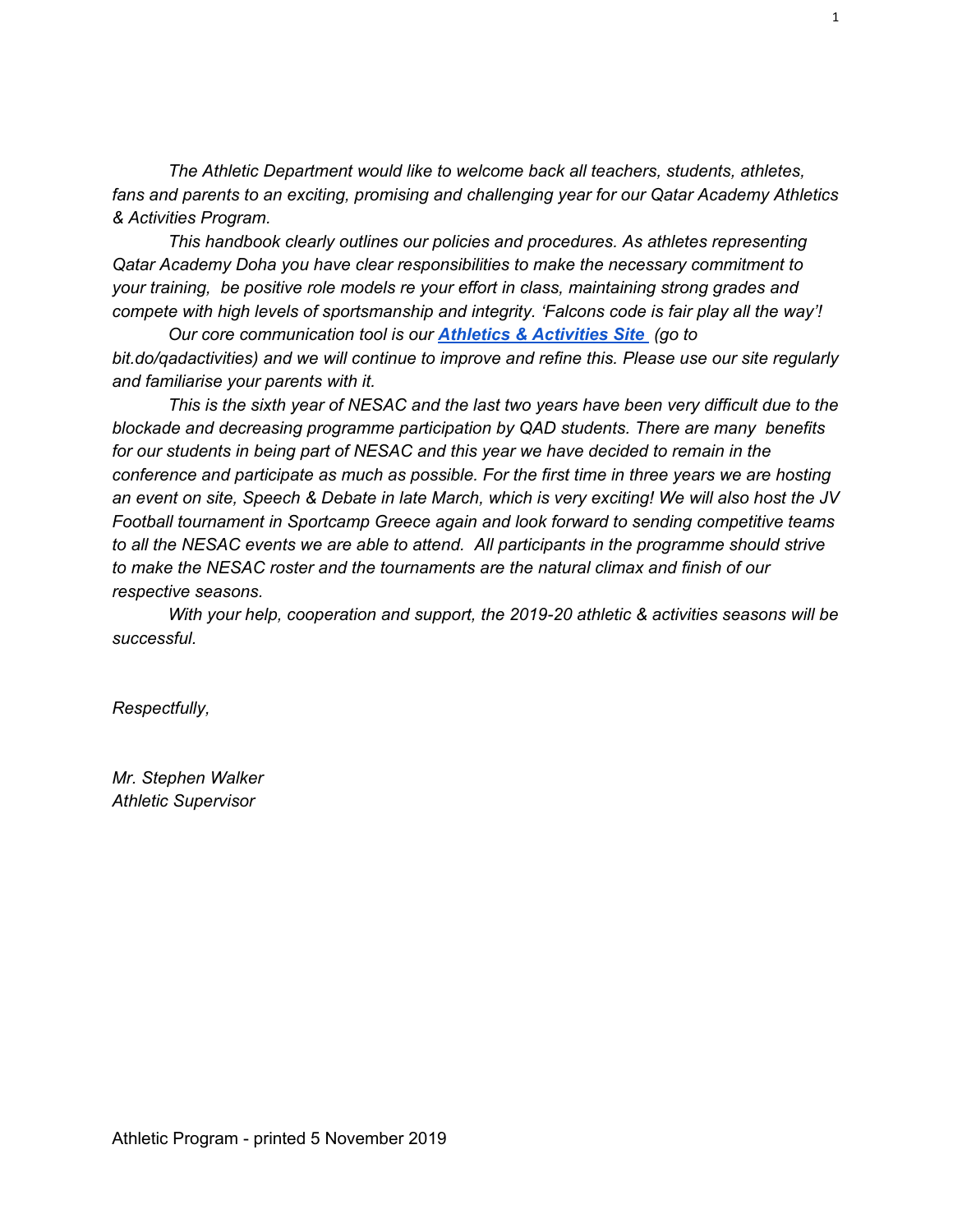#### **Table of Contents**

| <b>Appendix</b> |  |
|-----------------|--|
|                 |  |
|                 |  |
|                 |  |

<sup>1</sup> Printed 5 November 2019

Athletic Program - printed 5 November 2019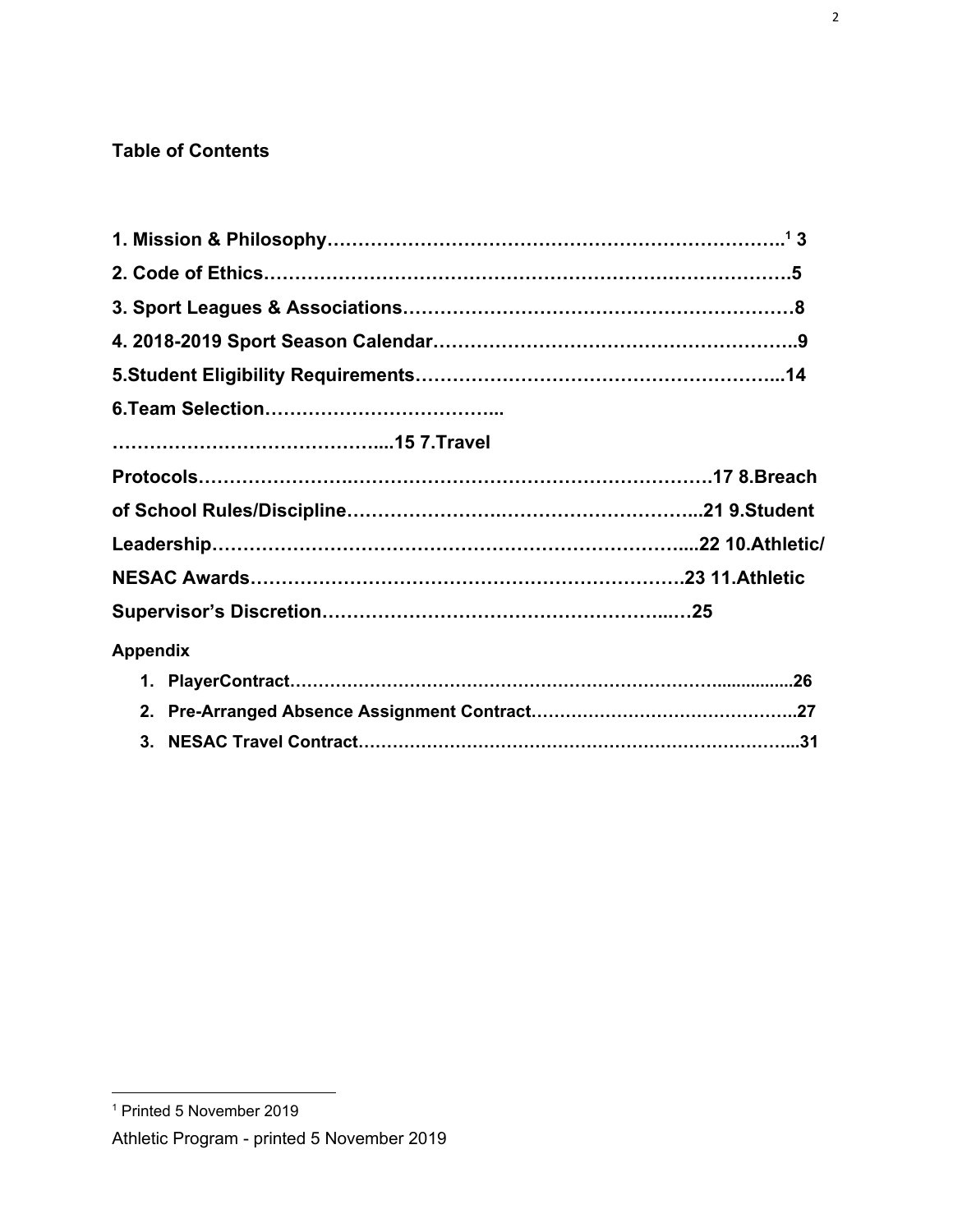Athletic Program

## **1. Mission & Philosophy**

#### **1.1 Qatar Academy Doha Athletic Program – Mission**

To offer a variety of competitive and fun student focused extracurricular athletic program that emphasizes lifelong values of fair play, sportsmanship, teamwork, fitness, dedication, integrity, and friendship that reflect the cultural diversity of Qatar Academy. The athletic program embraces the multicultural uniqueness of the national and international student-body and fosters school spirit through athletic initiatives at Qatar Academy Doha.

#### **1. 2 Qatar Academy Athletic Program – Philosophy**

The Qatar Academy Doha Athletic Department believes that an extracurricular athletic program is vital to the educational, physical and emotional development of a student. The athletic program plays an important role in the life of the QAD student. Athletic activities support the academic mission of the Academy.

- Sport promotes a high level of integrity, commitment, cooperation, responsibility, accountability, self-control and self-discipline from its students and coaches.
- Student's, who participate in a sport, will have the opportunity to improve personal fitness and motor-skill levels, and the development of social, emotional and mental attitudes.
- Coaches in interscholastic sports have an opportunity to achieve a wider scope of educational and developmental goals through the additional learning opportunities that occur when working with students in extracurricular activities.
- Coaches are expected to produce teams that are fully aware of the correct rules, protocols and sports etiquette expected from a well-disciplined team.
- One hundred percent effort is expected from all athletes at all times.
- It is not now, nor has it ever been, the Athletic Department's policy to win at all cost.
- All students are welcome and encouraged to participate in the Academy's sports program—provided they are willing to abide by all rules and regulations that are written in the Athletic Program handbook.
- Students and parents are to familiarize themselves with the handbook, code of conduct and department protocol in order to ensure the safety and well-being of all participants and to prevent any misunderstandings during the course of the school year.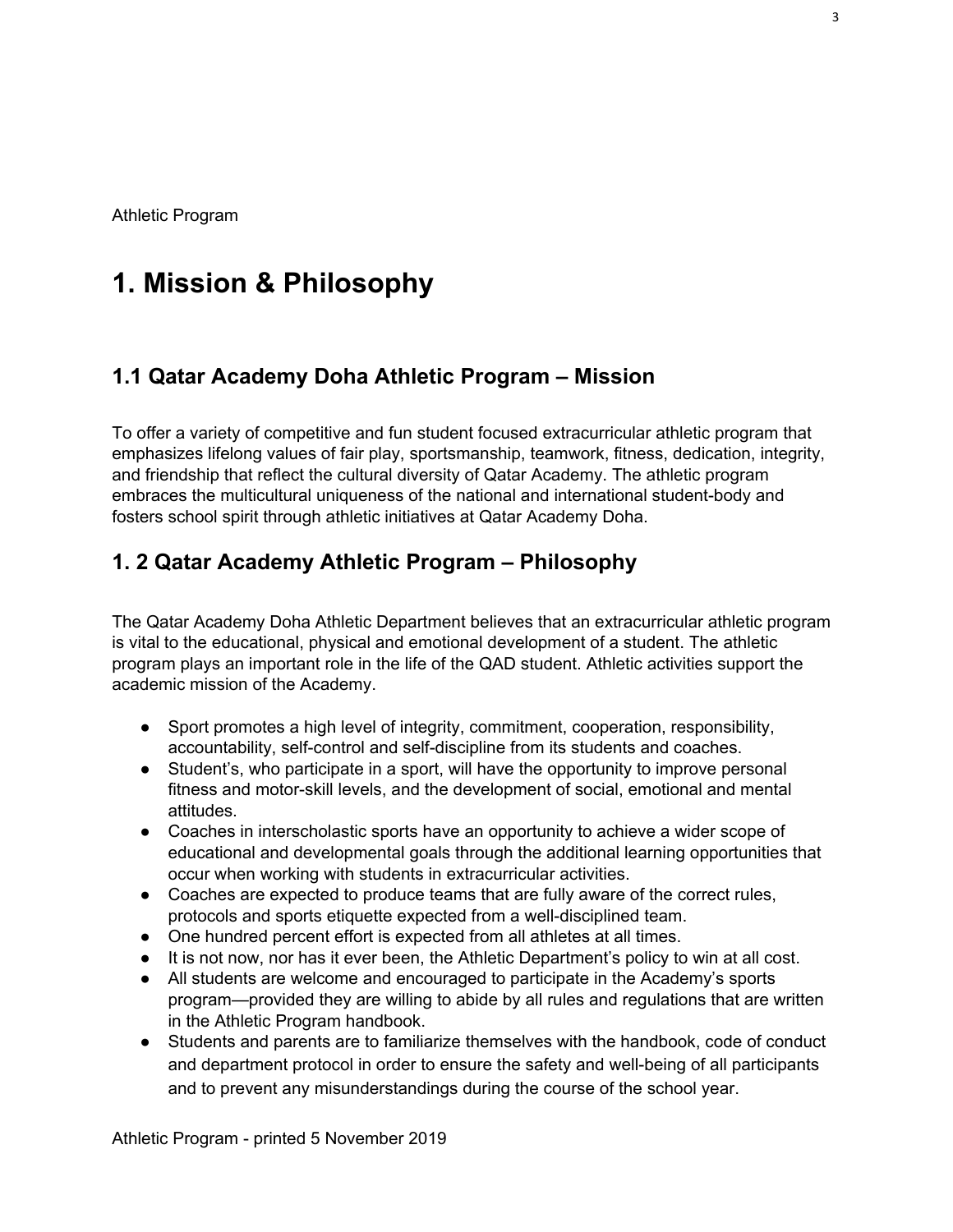- Prospective participants are reminded that the sports/activities are competitive, designed to serve those students who meet, and continue to meet, high standards of skill, performance, self-discipline, sportsmanship and conduct.
- Student athletes are always required to strive and maintain academic excellence.
- Students are to be aware that participating on a QAD sports team is a privilege, not a right.

It is understood that athletes and athletic programs are an important partner in the educational process. Very few of our athletes will be participating in team sports after their high school careers; they must take something with them other than ability. What they take with them will depend on their coach. High standards, fair-play, discipline, protocol and clear expectations will allow our students to have a positive learning experience.

#### **A singular capacity for invigorating campus life**

Participation in our programmes will assist our athletes and activity participants to develop the IB Learner Profile attributes of; Inquirers, Knowledgeable, Thinkers, Communicators, Principled, Open-Minded, Caring, Risk-Takers (Courageous), Balanced & Reflective.

#### **1.3 Environmental Policy**

- QAD Athletics Department supports sustainability.
- In philosophy we do not support single use plastics. We will not supply drinking water in these bottles.
- Athletes are responsible for purchasing and using their own multi-refill bottles at our trainings and events.
- Our gyms (MPH & GFG) have water stations where drinks may be taken directly. At tournaments water will be provided in large containers and athletes are responsible for bringing their own multiple use bottles.
- We support the efficient use and care of all of our resources.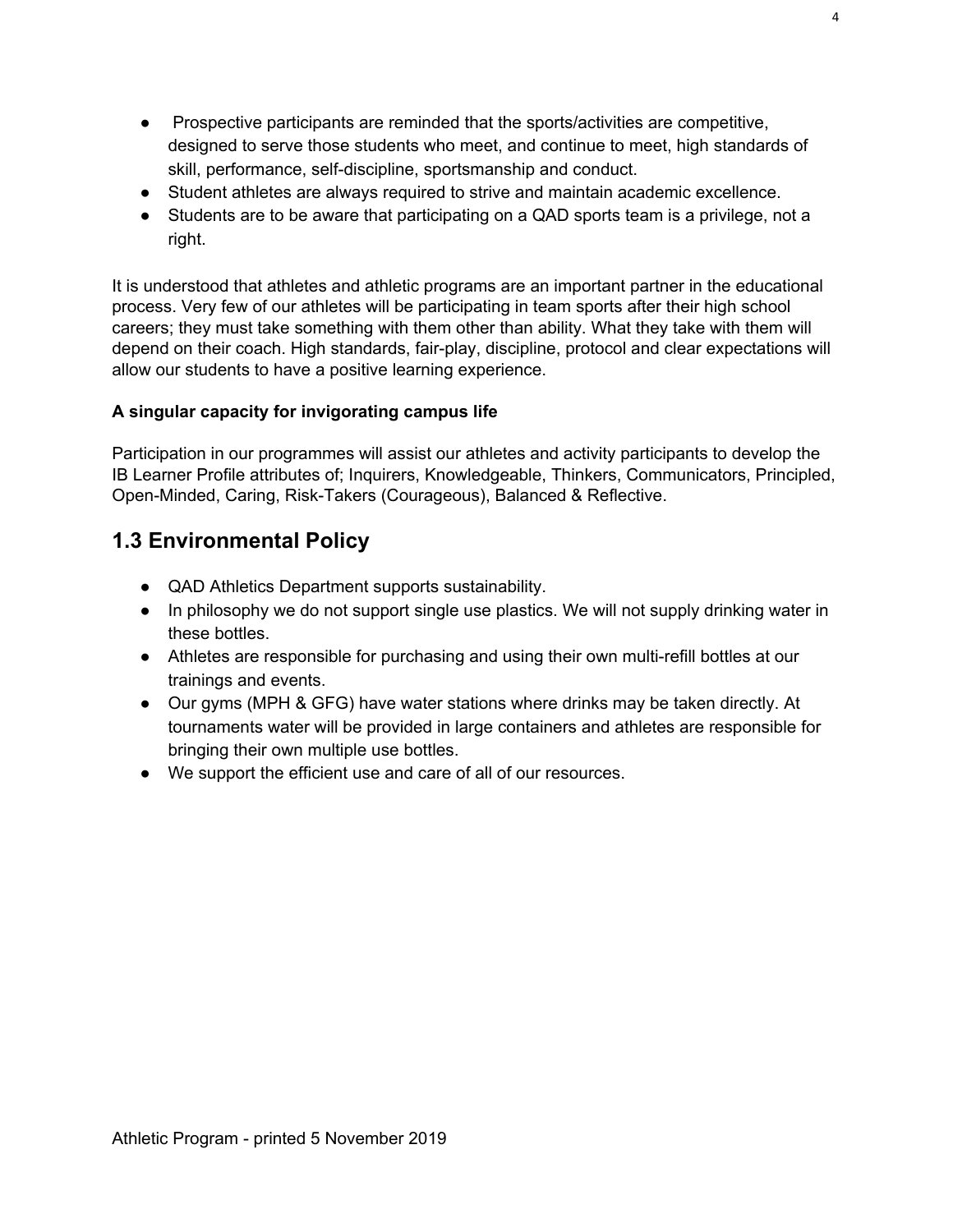## **2. Code of Ethics**

#### **2.1. Code of Conduct for Players**

- Falcons Code is fair play all the way.
- Respect for the opposition, teammates and the contest is essential.
- All participants must conduct themselves with honour, dignity and integrity at all times.
- All participants will act as positive role models.
- Put downs & negative support are not acceptable.
- All players must congratulate the opposition after the contest. Teams must line up and shake the opposition and officials hands.
- The decisions of the officials must be accepted at all times.
- Players must fully commit to training and performing to their best ability at all times.
- Students involved in multiple activities must negotiate an excused absence (ie MUN & NESAC sports) which is confirmed by the Athletics Supervisor after consultation with coaches/lead teachers.
- All participants must be punctual and organised with uniforms and equipment.
- Athletes are responsible for their studies/homework and maintaining their academic eligibility requirements.
- Athletes accept seriously the responsibility and privilege of representing the school and be a positive role model in and out of the classroom.

### **2.2. Code of Conduct for Coaches**

#### **The school expects coaches to:**

- Uphold the honor of the teaching profession in all relations with students, colleagues, coaches, administration and the public.
- Always set a good example for fans and participants to follow, exemplify the highest moral and ethical behavior
- Remember that the athletic area is a classroom with moral and educational obligations required at all times
- Officiate games in the manner you would expect games to be officiated for yourself.
- Enforce penalties for students and athletes who do not follow sportsmanship standards.
- Review the code of ethics with the team and use its principles as a coaching tool.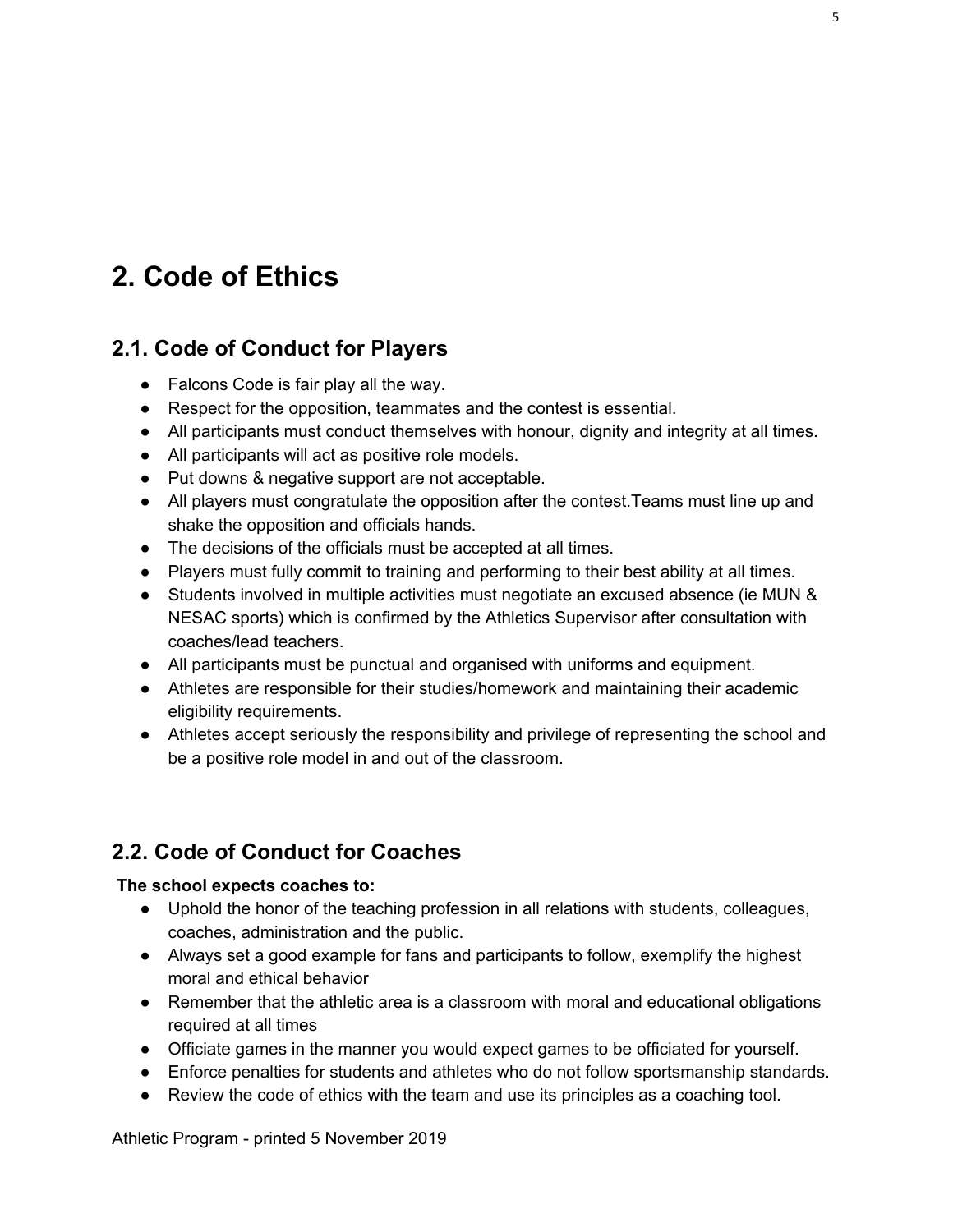#### **The athlete expects coaches to:**

- Prepare them for the highest level of competition and inspire them to do-their-best and compete fairly.
- Arrive on time and be prepared for their coaching session (an organized coach will earn the respect of his/her team).
- Treat all players on the team with an equal amount of respect, dignity and fairness.
- Pay careful attention to the physical conditioning of all players.

#### **Sportsmanship demands coaches to:**

- Prohibit the use of foul language, unfair play and unsportsmanlike behavior from their players.
- Respect the final decision of the officials and display the utmost in sportsmanlike behavior as role model for all players, parents, fans and students.
- Teach athletes to win by legitimate means only.
- Officiate games according to the rules and be fair and honest to both teams.

#### **2.3. Code of Conduct for Parents and Fans**

#### **The school expects parents and fans to:**

- Conduct themselves as mature role models, supporting the team in a positive manner.
- Respect the decisions made by the game officials and tournament personnel.
- Cheer for their team whether they are successful or not successful and use phrases that are positive and uplifting.
- Never "boo" the visiting team or cheer when the opposition makes a bad play or performs poorly.
- Recognize outstanding performances on either side of the playing court

#### **The athlete expects parents and fans to:**

- Support the players, team, and coach regardless of the outcome of the match.
- Cheer in a positive manner at all times during the game.
- Not interfere with the coaching, officiating or practice routine of any team.
- Support the athletes with enthusiasm and composure.

#### **Sportsmanship demands parents and fans to:**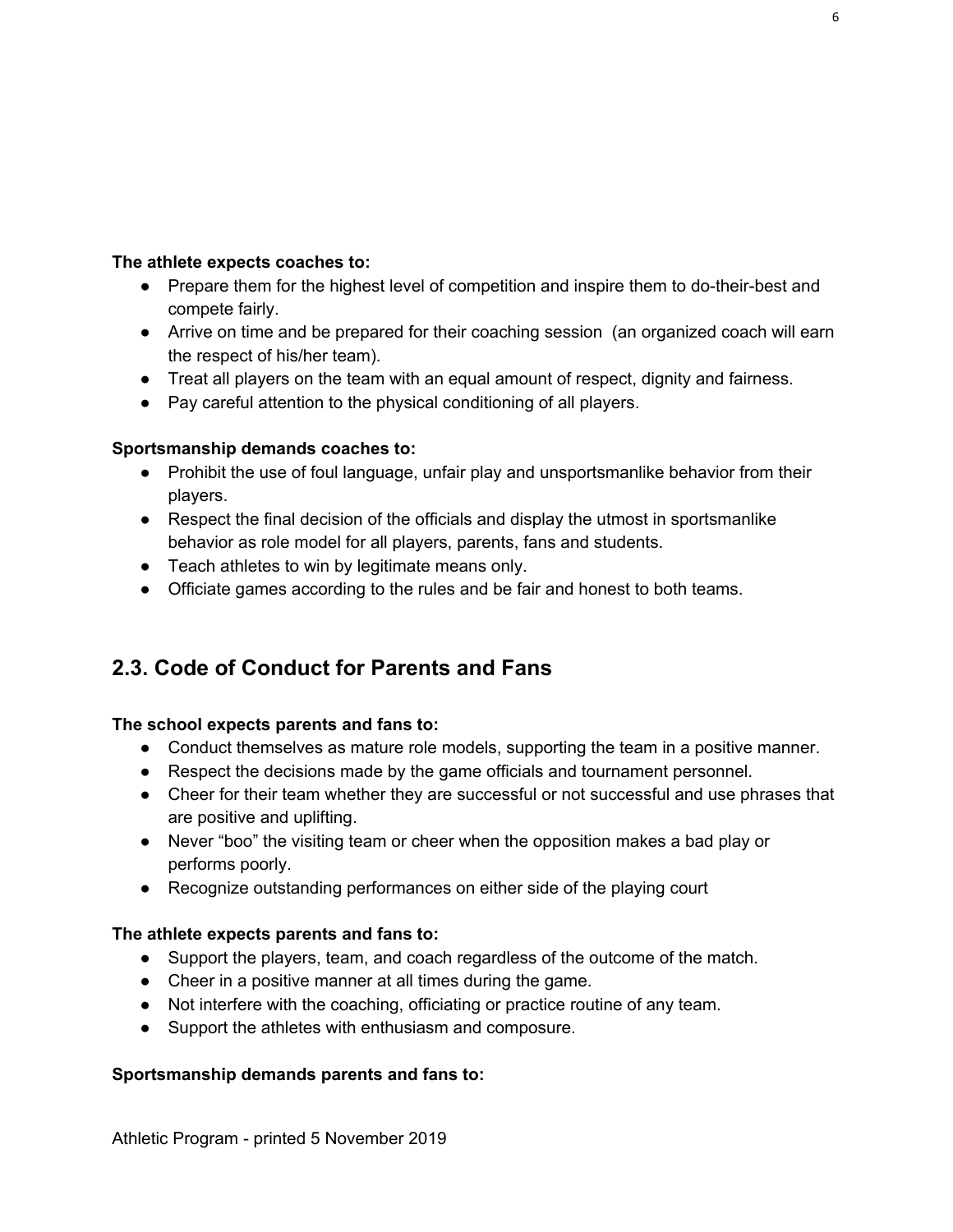- React in a positive manner to a coaching or officiating decision that may seem questionable.
- Display only sportsmanlike behavior.
- Treat visiting teams with respect.
- Cheer for both teams during the player introduction and at the end of the match.

#### **2.4. NESAC Code of Conduct**

- The use of tobacco, drinking of alcohol, or use of illegal drugs will not be allowed during the tournament/activity, and if travelling while travelling to and from the tournament or activity.
- Any sightseeing or travel in the host city will be done only with the permission of the host school and the coach/sponsor.
- Hotel arrangements made by a host school are not to be changed by any participating student, coach or sponsor of a visiting school. Such hotel arrangements will be changed only in emergency situations and only by the tournament or hotel director.
- Visiting students will be in their own hotel room no later than the 10:00pm curfew hour set by NESAC or as soon as possible after a scheduled activity is completed – whichever is later. The Tournament Director may list an earlier curfew time.
- There will be no attendance of parties, unless school affiliated, permission granted, and chaperoned.
- All laws of the host country will be adhered to.
- Any unusual circumstances or problems which occur during the tournament/ activity MUST be reported as soon as is possible to either the host school or visiting coach/sponsor.
- Any serious breach of the above will result in the student being sent home as soon as practical at the parent's expense and the loss of all awards, and the student will not be eligible for any new activity in NESAC for a minimum period of six weeks.
- If any of the above rules are violated, the participant's school administration will also determine consequences according to school and Board policies taking into consideration the seriousness of the infraction, the degree of involvement, and past history.
- If any violation of the above occurs, the Host Administrator–in-Charge will communicate the details of the violation, in writing, to the Guest Student's Chief Administrator.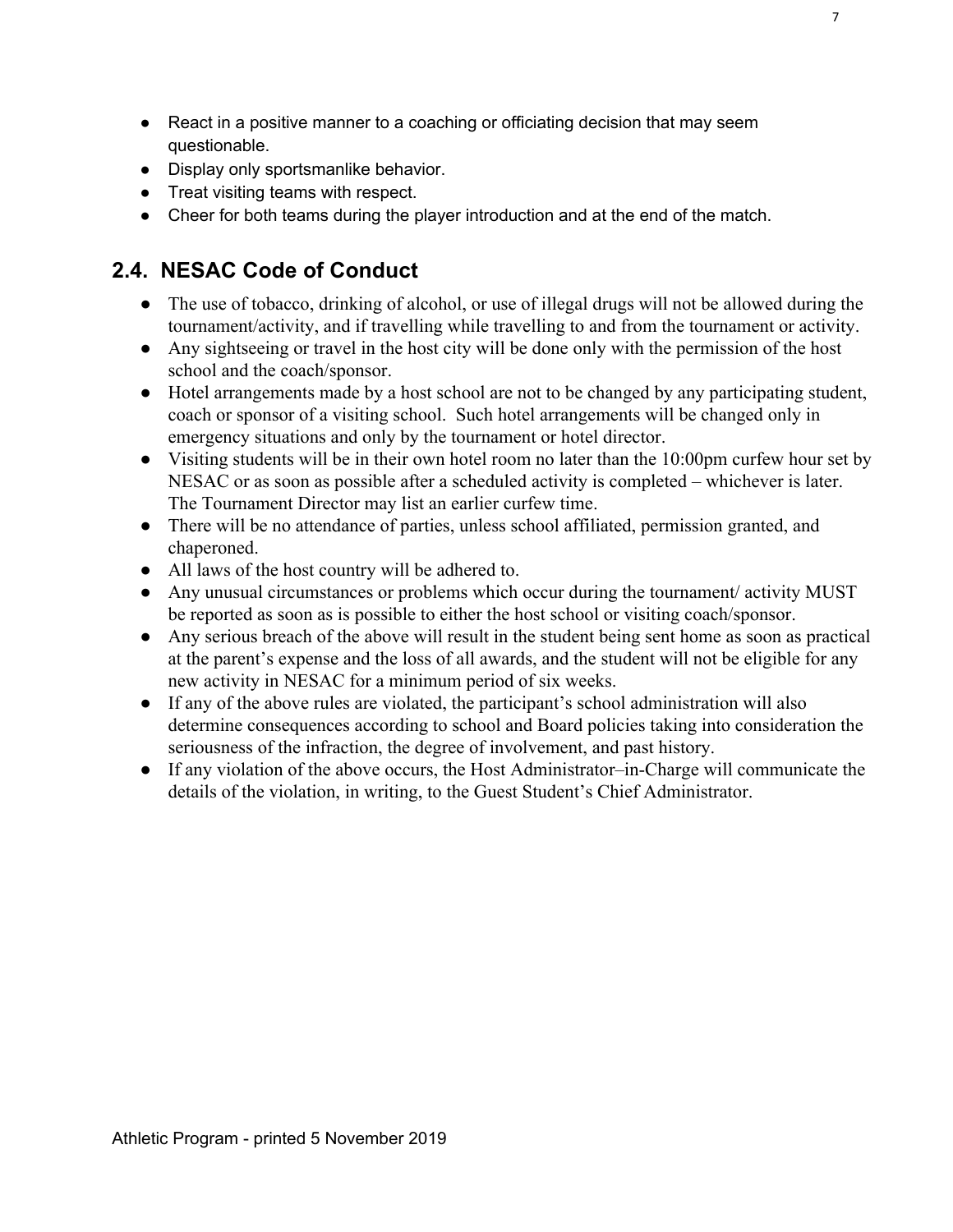## **3. Sports Leagues & Associations**

### **3.1 QAD is part of the following activities, conferences and sports leagues**

- NESAC (Near East Schools Activities Conference)
- QUESS (Qatar United English Speaking Schools)
- QF Schools Football Leagues (U19 & U16 Boys)
- Doha 6 Basketball Leagues (U19 & U16 Boys & Girls)
- Qatar Foundation School Sports Association

#### **3.2 NESAC (Near East Schools Activities Conference) Members**

- 1. American Community School Beirut ACSB
- 2. American International School Kuwait AISK
- 3. American School Kuwait ASK
- 4. International College Beirut IC
- 5. Qatar Academy Doha QAD
- 6. Universal American School Dubai UASD

\*these are official 'invitation schools' interested in joining our conference in the future;

GEMS Academy Abu Dhabi (GAA) and American International School Abu Dhabi (AISA)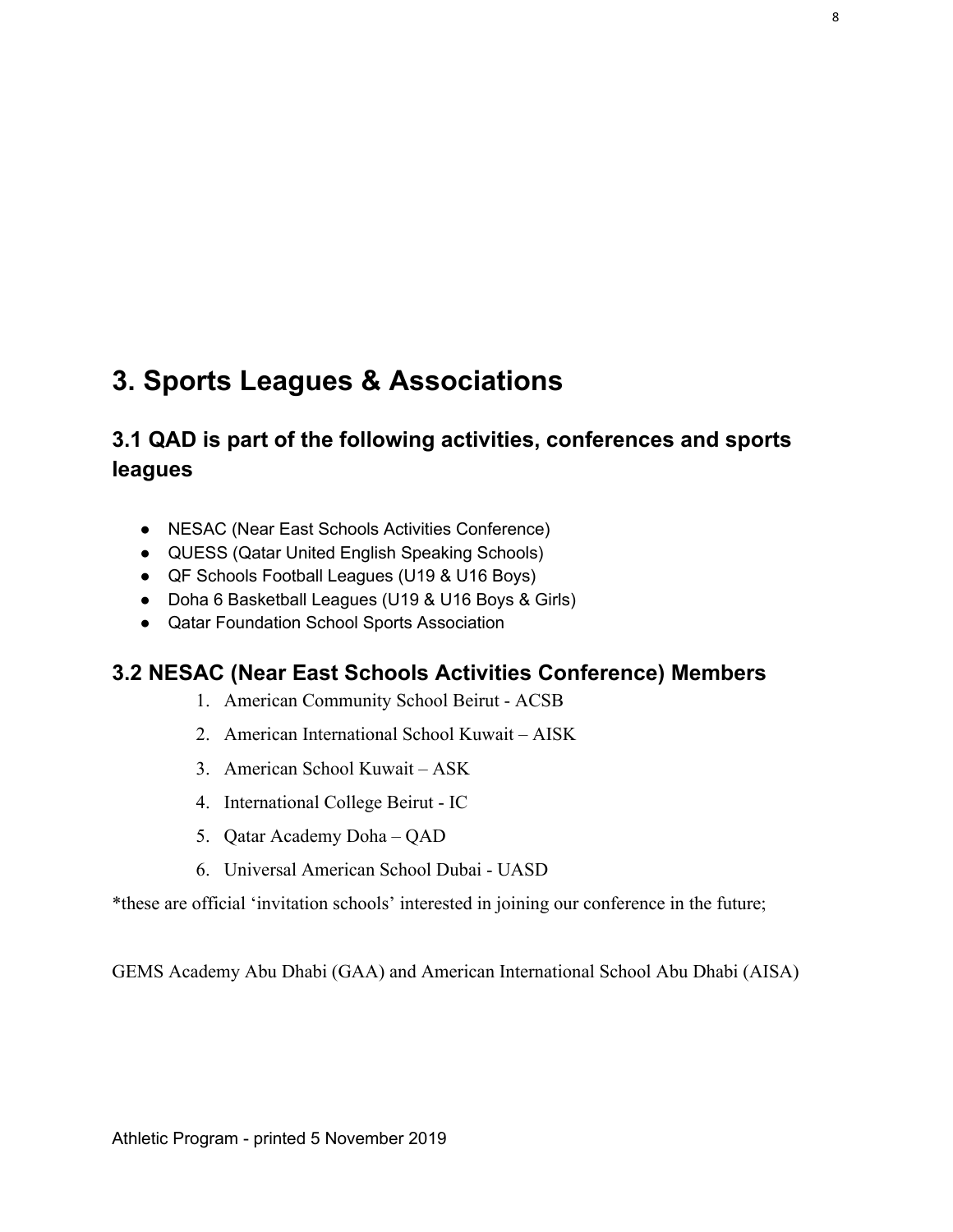## **4. Coaches, Season & Tournament Calendars**

## **4.1 Coaches for the current year**

| Sports Team Coaches 2019-20 |                 |                             |                     |  |
|-----------------------------|-----------------|-----------------------------|---------------------|--|
|                             |                 | <b>Volleyball</b>           |                     |  |
| Team                        | <b>Position</b> | Coach                       | Contact: @qf.org.qa |  |
| Boys MS                     | Head            | <b>Andrew Harris</b>        | aharris             |  |
| $U14-12$                    | Asst.           | <b>Blake Hanna</b>          | bhanna              |  |
| <b>Girls MS</b>             | Head            | <b>Junaid Hussain</b>       | jhussain            |  |
| $U14-12$                    | Asst.           | <b>Reyes Botella</b>        | rbotella            |  |
| Girls Junior<br>Varsity *   | Head            | <b>Miller Green</b>         | migreen             |  |
| Boys Junior                 | Head            | <b>Yasser Ibrahim</b>       | yibrahim            |  |
| Varsity *                   | Asst.           |                             |                     |  |
| Boys Varsity *              | Head            | <b>Othman AI Omar</b>       | oalomar             |  |
|                             | Asst.           | <b>Richard Watson</b>       | rwatson             |  |
| Girls Varsity *             | Head            | Redempta Ndirangu rndirangu |                     |  |
|                             | Asst.           |                             |                     |  |
|                             |                 | <b>Football</b>             |                     |  |
| U12 Boys                    | Head            | <b>Aboubacar Diakite</b>    | abdiakite           |  |
| U13 Boys                    | Head            | TBA                         |                     |  |
| U14 Boys                    | Head            | <b>Blake Hanna</b>          | bhanna              |  |
| <b>U14-12 Girls</b>         | Head            | <b>Miller Green</b>         | migreen             |  |
| Girls Junior                | Head            | <b>Laurel Jordan</b>        | <b>ljordan</b>      |  |
| Varsity *                   | Asst.           |                             |                     |  |
| <b>Boys Junior</b>          | Head            | <b>Miller Green</b>         | mgreen              |  |
| Varsity *                   | Asst.           |                             |                     |  |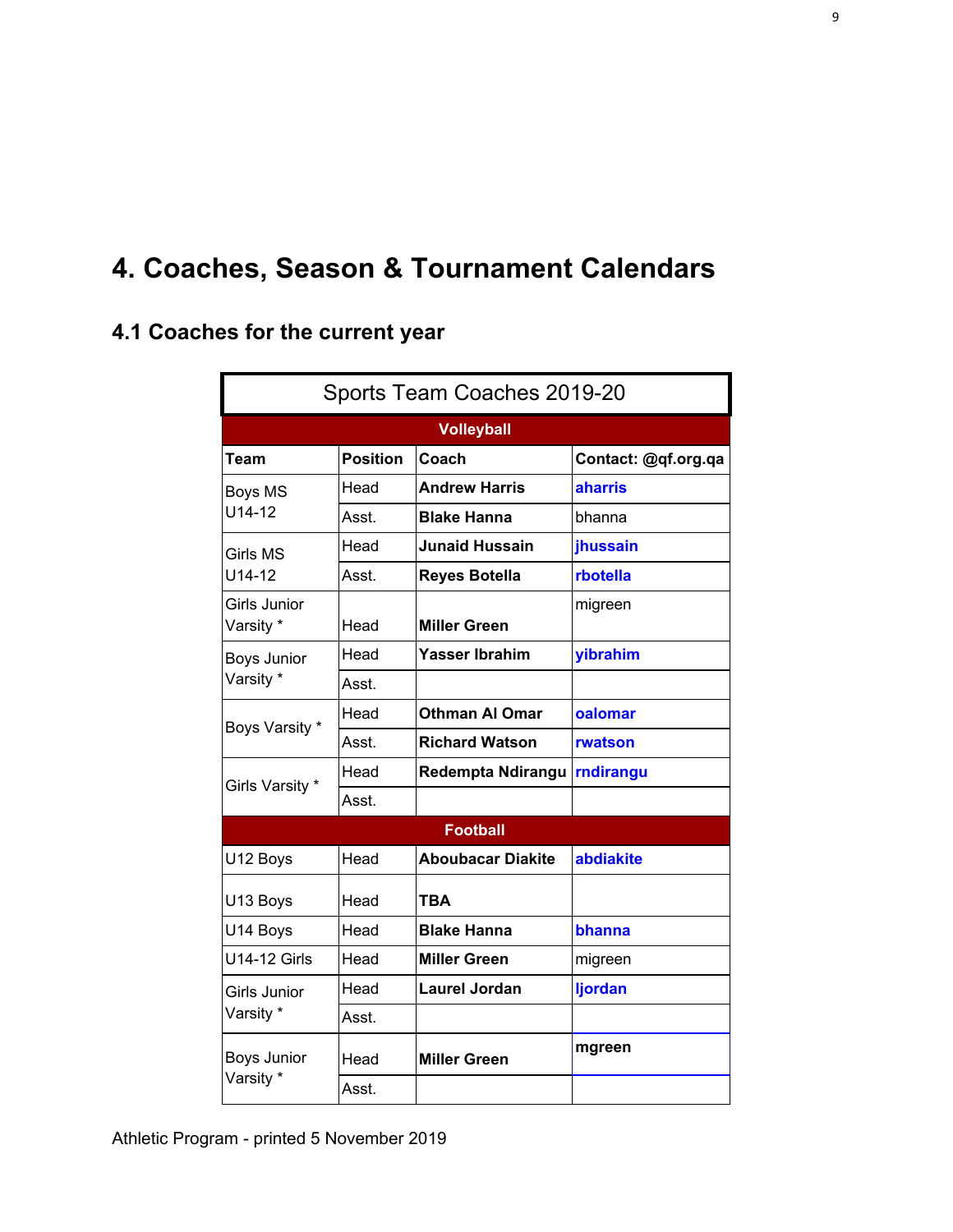| Girls Varsity*                        | Head  | <b>Matthew</b><br><b>McCormack</b> | mmccormack     |  |  |
|---------------------------------------|-------|------------------------------------|----------------|--|--|
|                                       | Asst. |                                    |                |  |  |
|                                       | Head  | <b>Michael Sarmeinto</b>           | msarmiento     |  |  |
| Boys Varsity *                        | Asst. |                                    |                |  |  |
|                                       |       | <b>Basketball</b>                  |                |  |  |
| <b>Boys U13/12</b>                    | Head  | <b>TBA</b>                         |                |  |  |
| <b>Boys U14/13</b>                    | Head  | <b>Usman Jamil</b>                 | ujamil         |  |  |
| <b>Girls U14-12</b>                   | Head  | <b>TBA</b>                         |                |  |  |
| Girls Junior                          | Head  | <b>Chris Eng</b>                   | ceng           |  |  |
| Varsity*                              | Asst. |                                    |                |  |  |
| Boys Junior                           | Head  | <b>Usman Jamil</b>                 | ujamil         |  |  |
| Varsity*                              | Asst. |                                    |                |  |  |
| Boys Varsity*                         | Head  | <b>Sebastian Kasiuk</b>            | <b>skasiuk</b> |  |  |
|                                       | Asst. | <b>Oskar Kasiuk</b>                | <b>okaisuk</b> |  |  |
| Girls Varsity *                       | Head  | <b>Chris Eng</b>                   |                |  |  |
|                                       | Asst. |                                    |                |  |  |
|                                       |       | <b>Track &amp; Field</b>           |                |  |  |
| Sprints                               | Head  | Jannie Kruger                      | jkruger        |  |  |
| Long Jump                             | Head  | <b>Don Wilson</b>                  | dwilson        |  |  |
| High Jump                             | Head  | <b>Bernice Ferdinand</b>           | bferdinand     |  |  |
| <b>Throws</b>                         | Head  | TBA                                |                |  |  |
| Long Distance                         | Head  | <b>Laurel Jordan</b>               | ljordan        |  |  |
|                                       |       | <b>Badminton</b>                   |                |  |  |
| Varsity                               | Head  | TBA                                |                |  |  |
| Junior Varsity                        | Head  | <b>TBA</b>                         |                |  |  |
| U14-12                                | Head  | <b>TBA</b>                         |                |  |  |
|                                       |       | <b>Table Tennis</b>                |                |  |  |
| All Ages                              | Head  | TBA                                |                |  |  |
| <b>NESAC Activity Coaches 2019-20</b> |       |                                    |                |  |  |
|                                       |       | <b>Academic Games</b>              |                |  |  |
|                                       | Head  | Jason Maraku                       | jmaraku        |  |  |
| Varsity & Junior<br>Varsity           | Asst. | <b>Nicole Scott</b>                | <b>nscott</b>  |  |  |
|                                       | Asst. | <b>Brett Scott</b>                 | bscott         |  |  |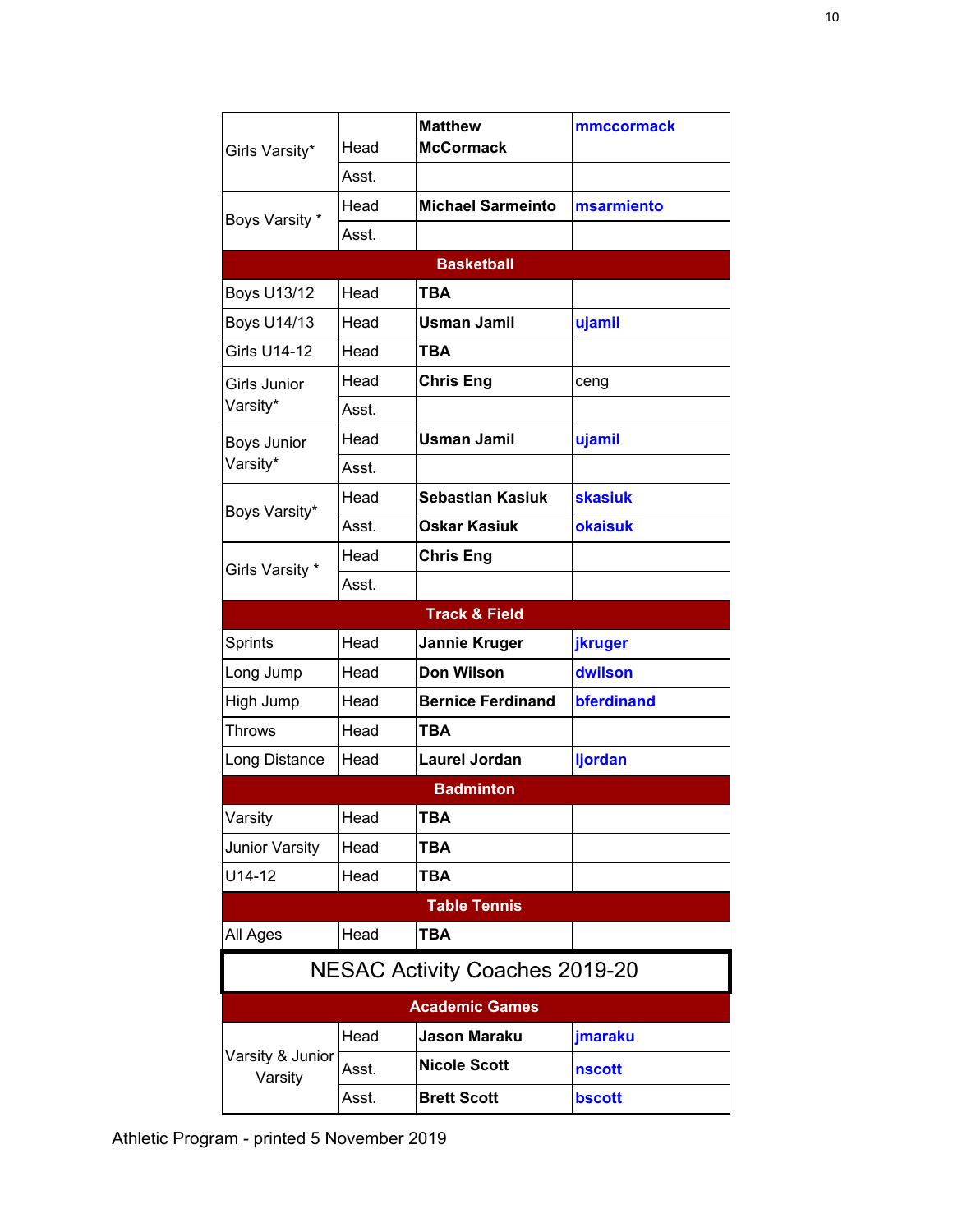| <b>Band &amp; Choir</b> |       |                        |                 |  |
|-------------------------|-------|------------------------|-----------------|--|
|                         | Head  | <b>Hector Moy</b>      | hmoy            |  |
| All Ages - Band         | Asst. | TBA                    |                 |  |
| All Ages - Chior Head   |       | <b>Hector Moy</b>      | hmoy            |  |
|                         |       | Speech & Debate        |                 |  |
| Varsity & Junior        | Head  | <b>Lynette Winnard</b> | <b>Iwinnard</b> |  |
| Varsity                 | Asst. | ТВА                    |                 |  |

NESAC Sport\* , To Be Announced (TBA)

## **4.2 Sports Seasons for the current year**

| <b>Season One</b>                                  |                          |                     |              |                |
|----------------------------------------------------|--------------------------|---------------------|--------------|----------------|
| Volleyball                                         | Varsity (U19) Boys/Girls | 5-9 November        | <b>NESAC</b> | IC, Beirut     |
| JV & V Season:                                     | JV (U16) Boys/Girls      | 6-10 November NESAC |              | AIS, Abu Dhabi |
| (25 Aug. - 10<br>Nov.)                             | U14 Boys                 | 25 September        | <b>QUESS</b> | AKIS, Doha     |
| U14-12 Season:                                     | U14 Girls                | 24 September        | <b>QUESS</b> | AKIS, Doha     |
|                                                    |                          |                     |              |                |
| (1 Sept. - 30<br>Oct.)                             | U13 Boys                 | 30 September        | <b>QUESS</b> | QAD, Host      |
|                                                    | U13 Girls                | 2 October           | <b>QUESS</b> | QAD, Host      |
| <b>Swimming</b><br>-shifting to<br>delivery by H20 |                          |                     |              |                |
|                                                    |                          |                     |              |                |
|                                                    |                          |                     |              |                |
| <b>Season Two</b>                                  |                          |                     |              |                |
| <b>Basketball</b>                                  |                          |                     |              |                |
|                                                    |                          | $*12-16$            |              |                |
| JV & V Season:                                     | Varsity (U19) Boys/Girls | February            | <b>NESAC</b> | IC, Beirut     |
| (11 Nov. - 16<br>Feb.)                             | JV (U16) Boys/Girls      | 6-10 February       | <b>NESAC</b> | UAS, Dubai     |
| U14-12 Season:                                     |                          |                     |              |                |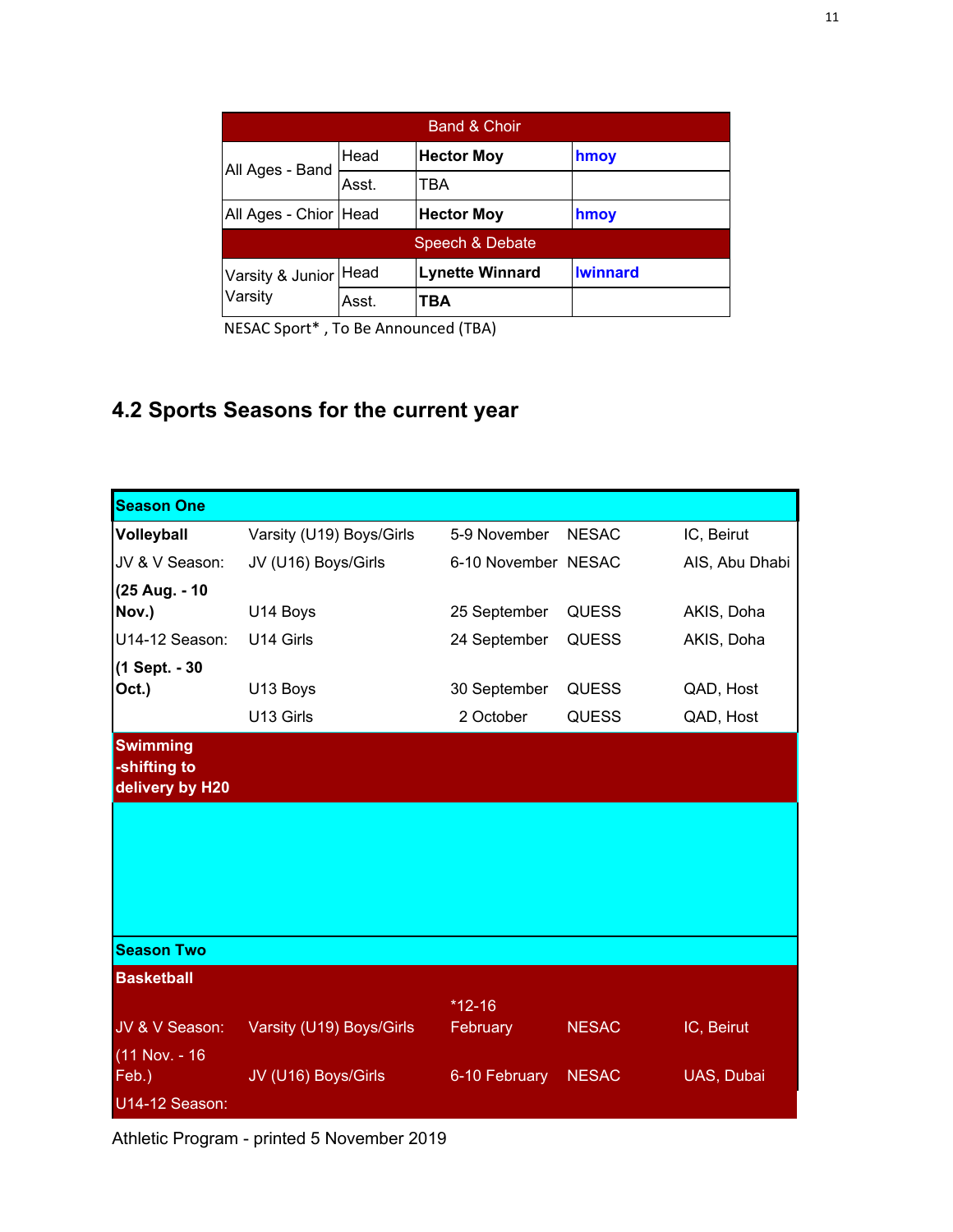|                                              | (16 Feb - 16 April) U14-12 Boys/Girls                                               | 1 March. - 16<br><b>April</b> | <b>QUESS</b>                 | Various      |
|----------------------------------------------|-------------------------------------------------------------------------------------|-------------------------------|------------------------------|--------------|
| <b>Football</b>                              |                                                                                     |                               |                              |              |
| JV & V Season                                | JV/Varsity Boys QF League                                                           |                               | QF League                    | QAD & ASD    |
| (3 Nov. 16 Feb.)                             | Varsity (U19) Boy/Girl                                                              | *5-9 Feb.                     | <b>NESAC</b>                 | ASK, Greece  |
|                                              | JV (U16) Boy/Girl                                                                   | 12-16 Feb.                    | <b>NESAC</b>                 | QAD, Greece  |
|                                              |                                                                                     |                               |                              |              |
| <b>Season 3</b>                              |                                                                                     |                               |                              |              |
| U14-12 Football<br>Season:                   |                                                                                     |                               |                              |              |
| (26 Jan. - 9 Apr.)                           | U14-12 Boys/Girls                                                                   |                               | <b>QUESS</b>                 | Various      |
| <b>Track &amp; Field</b><br>All Ages Season: | All Ages Boys                                                                       | 16 March                      | <b>QUESS</b>                 | <b>ASD</b>   |
| (23 Feb. - 25                                | All Ages Girls                                                                      | 9 March                       | <b>QUESS</b>                 | <b>ASD</b>   |
| Apr.)                                        | JV/V Boys/Girls                                                                     | *22-25 April                  | <b>NESAC</b>                 | ACS, Beiruti |
| <b>Badminton</b>                             |                                                                                     |                               |                              |              |
| All Ages Season:                             | <b>JV/V Boys/Girls</b>                                                              | 13-17 March                   | <b>NESAC</b>                 | UAS, Dubai   |
| (16 Feb. to 16                               |                                                                                     |                               |                              |              |
| April)                                       | <b>All Ages Girls</b>                                                               | 17 March                      | <b>QUESS</b>                 | MIS, Doha    |
|                                              | <b>JV/Varsity Boys</b>                                                              | 27 March<br>20 March          | <b>QUESS</b><br><b>QUESS</b> | MIS, Doha    |
|                                              | <b>U14-12 Boys</b><br>*Dates and location subject to change due to current blockade |                               |                              | MIS, Doha    |
|                                              |                                                                                     |                               |                              |              |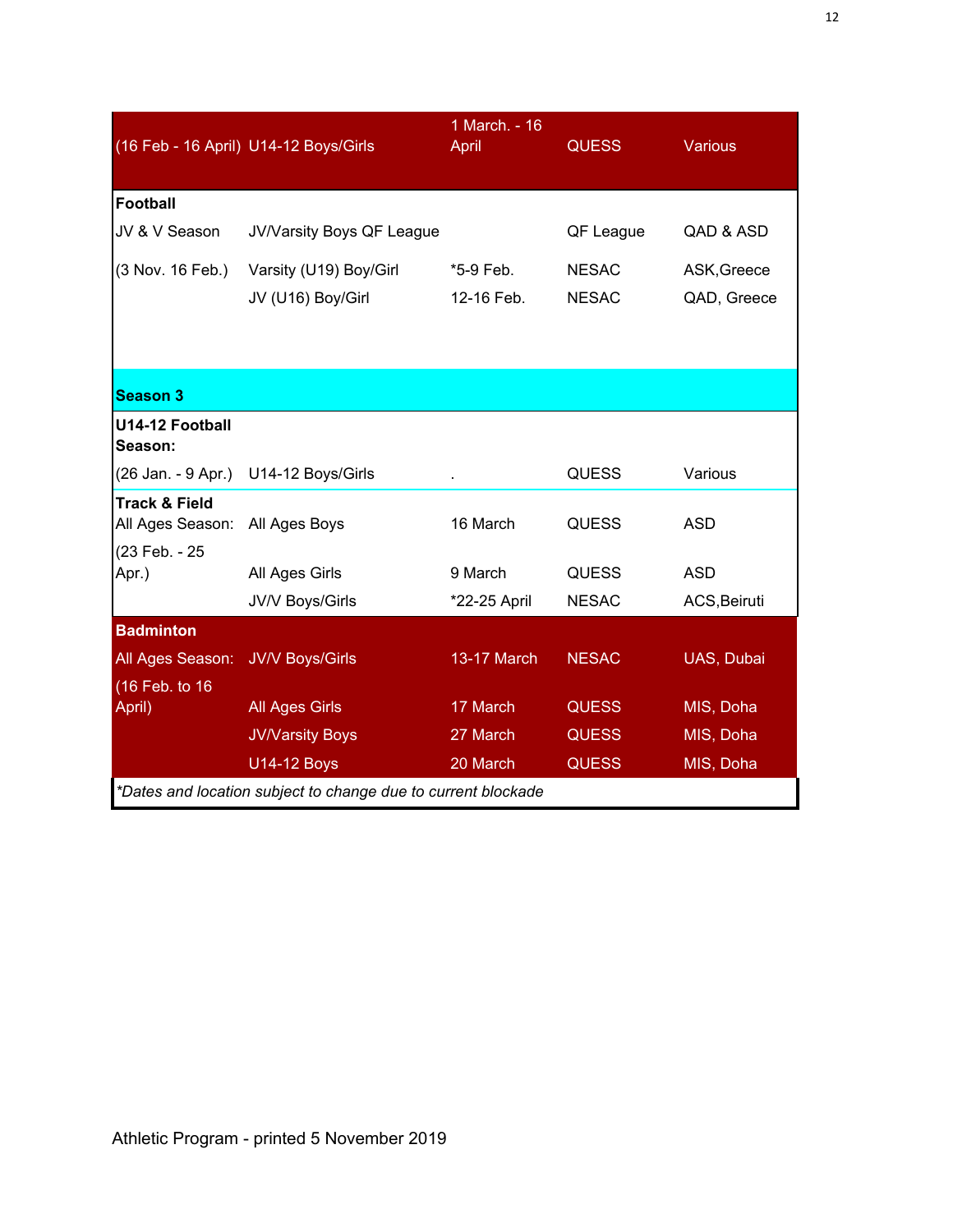## **4.3 NESAC events for the current year 2019 20**

| <b>Event</b>                               | <b>Dates</b>        | <b>Host</b>                                              | <b>Schools Competing</b>              |
|--------------------------------------------|---------------------|----------------------------------------------------------|---------------------------------------|
| <b>JV &amp; V Academic</b><br><b>Games</b> | 7-10 November       | <b>American International</b><br><b>School Kuwait</b>    | ACSB, AISK, ASK, IC, QAD, UASD        |
| <b>Swimming</b>                            | <b>7-8 November</b> | <b>GEMS American Academy</b><br><b>Abu Dhabi</b>         | <b>ACSB, AISK, ASK, IC, GAA, UASD</b> |
| <b>JV Volleyball</b>                       | 6-10 November       | <b>American International</b><br><b>School Abu Dhabi</b> | <b>ACSB, AISK, ASK, IC, GAA, UASD</b> |
| <b>Varsity Volleyball</b>                  | 5-9 November        | <b>International College</b>                             | ACSB, AISK, ASK, IC, QAD, UASD,       |
| <b>Varsity Football</b>                    | 5-9 February        | <b>ASK (venue Sportcamp)</b><br>Greece)                  | ACSB, AISK, ASK, IC, QAD, UASD        |
| <b>JV Basketball</b>                       | <b>5-9 February</b> | <b>Universal American School</b><br><b>Dubai</b>         | ACSB, AISK, ASK, IC, UASD, GAA        |
| <b>JV Football</b>                         | 12-16 Feb           | <b>Qatar Academy Doha</b><br>(venue Sportcamp Greece)    | ACSB, AISK, ASK, IC, QAD, UASD        |
| <b>Varsity Basketball</b>                  | 12-16 Feb           | <b>International College</b>                             | ACSB, AISK, ASK, IC, QAD, UASD        |
| <b>Band &amp; Choir (JV &amp;</b><br>V)    | 6-8 March           | <b>American Community</b><br><b>School Beirut</b>        | ACSB, AISK, ASK, IC, QAD, UASD        |
| <b>Speech &amp; Debate</b><br>(UV 8 V)     | <b>26-29 March</b>  | <b>Qatar Academy Doha</b>                                | ACSB, AISK, ASK, QAD                  |
| <b>Track and Field</b>                     | <b>22-25 April</b>  | <b>American Community</b><br><b>School Beirut</b>        | ACSB, AISK, ASK, IC, QAD, UASD        |
| <b>Badminton (JV &amp; V)</b>              | <b>21-25 April</b>  | <b>GEMS American Academy</b><br><b>Abu Dhabi</b>         | ACSB, AISK, ASK, IC, UASD, GAA        |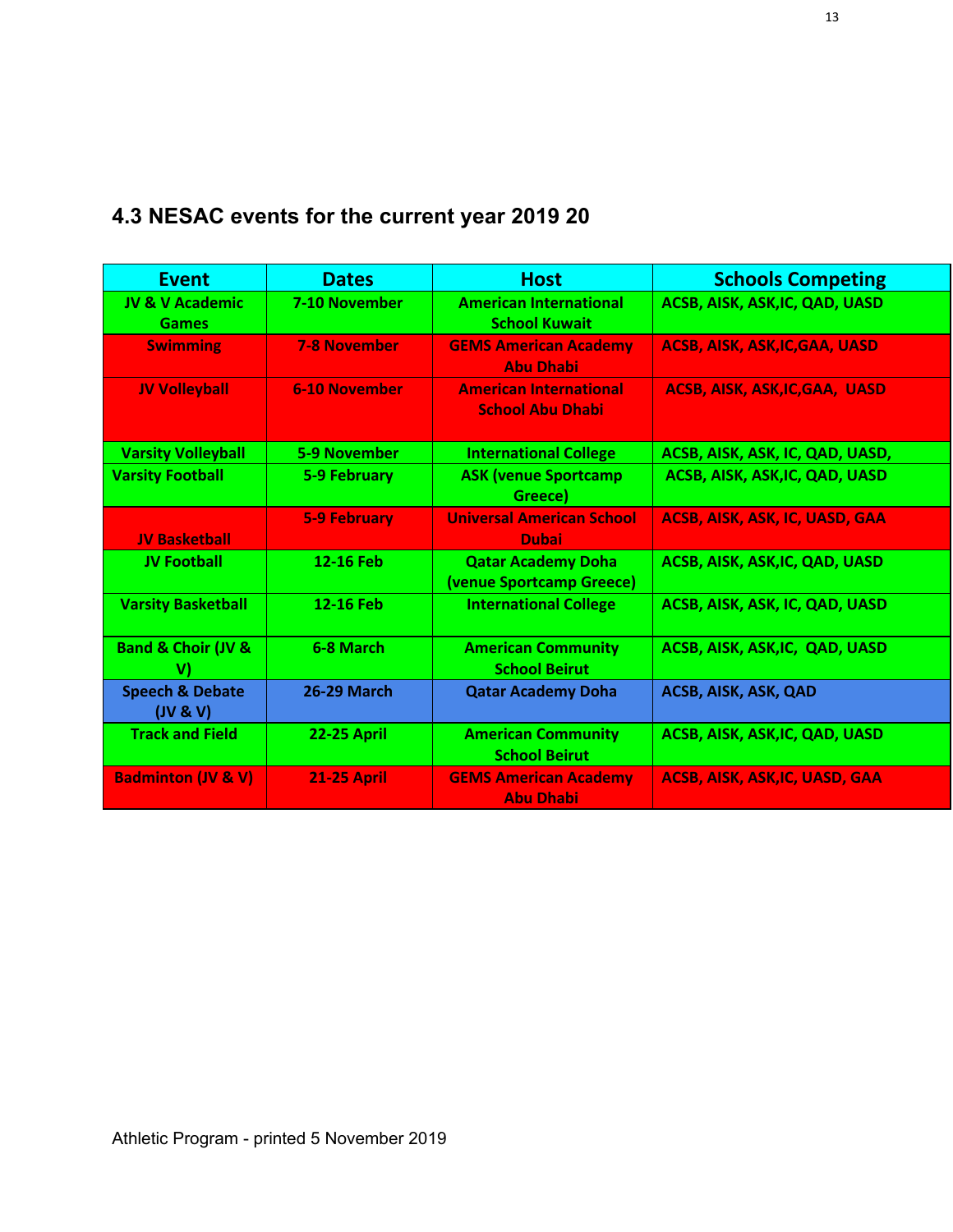## **5. Student Eligibility Requirements**

- All students who attend QAD are potentially eligible and encouraged to participate in our programmes
- The Falcons Spirit is based on personal growth through active learning, fundamentally being a positive contributor to our community whilst behaving well and achieving academic success.
- We encourage a balanced approach to activities, do not overcommit but set high standards and complete a top job of everything you do!

### **5.1 Eligibility Requirements**

Students must meet the following requirements to be eligible to participate. Participation of ineligible students shall result in individual and team sanctions, including forfeits for the team.

- 1. All students must maintain acceptable academic standing (or a 24-point total for Grades 11 & 12) and not earn any grade of 3 or less in more than 2 classes and remain below the number of allowable absences per year as per the Qatar Academy Doha Attendance Policy.
- 2. Students who find themselves not meeting any one of the above expectations or who are currently on report or contract to their grade level leader or administration will undergo a review process determining their eligibility to participate on school teams or any other extra-curricular activity.
- 3. All students must act as positive role models in and out of class. Any negative behavioural issues could jeopardize participation.
- 4. All students must remain in Good Standing according to the Qatar Academy Doha Attendance Policy.
- 5. **Students must attend all of their scheduled classes in order to participate in a practice or contest that day.**
- 6. If a student wishes to participate in more than one sport per season, they must fill out an [application](https://docs.google.com/forms/d/e/1FAIpQLSchofxJJk36yiga_fP7ifOBy0unPPrmPoxR97y2VhYnVhu4ng/viewform) form and the head coaches of each sport and the Athletic Supervisor will decide if the student may participate in both sports.
- 7. Students who have reached the age of 16 prior to September 1 of the academic calendar are ineligible to participate in Junior Varsity competition.
- 8. If a student has exceeded their annual allotment of 50 In School Event periods, they will not be eligible to travel with the team if the event requires the student to miss any school (students can appeal for special permission to the High School Principal to travel if they have exceeded the ISE 50 days).
- 9. Students must maintain consistent training attendance,failure to meet this requirement will lead to expulsion from the team and possible future sanctions.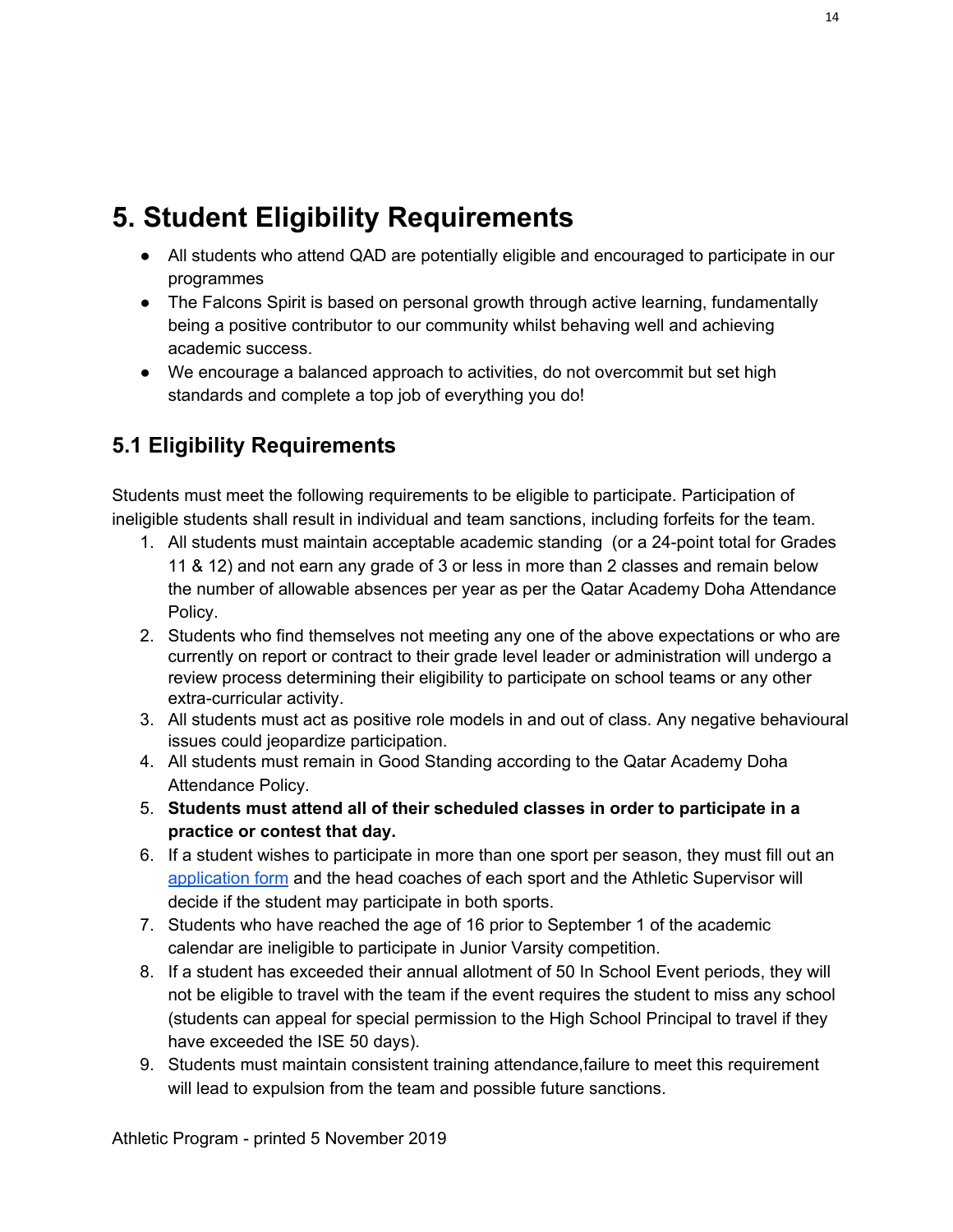10. Perspective participants are reminded that the sports/activities are competitive, designed to serve those students who meet, and continue to meet, high standards of skill, performance, self-discipline, sportsmanship and conduct.

## **6. Team Selection**

### **6.1. Signing Up & Team Selection**

- All participants must sign-up electronically on the Managebac. This provides the initial practice roster for the coach.
- All players are expected to be available for the NESAC tournament.Coach can retain players who are not available at his/her discretion.
- All potential participants must attend the first week try-outs(may be extended). Coach will then name the practice roster and all participants will sign the player contract and return the requested NESAC information, permission form and deposit.
- The Coach is in-charge of selecting the team and deciding on the number of players on the practice roster. Participants may be cut. From this group the coach selects the final NESAC roster with non-travelling reserves a minimum of five weeks before the tournament(reserves move into travelling team if anyone on NESAC roster becomes ineligible).
- Any school issued uniforms will be issued to the Coach who will distribute to players. It is then each player's responsibility to have a clean uniform for each fixture and to return this uniform immediately to their coach after their final competition
- Athletes who do not return an issued uniform will have to pay for a replacement (QR350) and will not be eligible to participate in future programmes until this payment is made.
- Athletic Office will identify & contact any potential NESAC roster participants who would require a prior visa to assist with an application but all prior visas are the fmilies responsibility.
- Athletic Office will assist where possible with the process of securing a prior visa **but this remains the family responsibility.**
- Athletic Supervisor is in-charge of checking each player on the roster for NESAC travel eligibility
- Any player identified as ineligible to travel may make an appeal to be allowed to travel
- NESAC roster students must return the Trip Form and make the payment to the cashier by the indicated deadline. No student can travel if payment is not made prior.
- Students selected for international trips must complete the [Pre-Arranged](https://docs.google.com/document/d/1oxYsddOZItbhDRRdZPymAKl26fpDSLf57B91p6srEn8/edit?usp=sharing) Absence [Assignment](https://docs.google.com/document/d/1oxYsddOZItbhDRRdZPymAKl26fpDSLf57B91p6srEn8/edit?usp=sharing) Contract with their teachers two weeks before travel. This must be sighted & checked by the AO in the week before travel.
- Students on the practice roster are eligible for awards.
- A student that drops below 75% participation can be removed from the team.
- Students are expected to start practice at the advised start time and not leave until the practice is completed.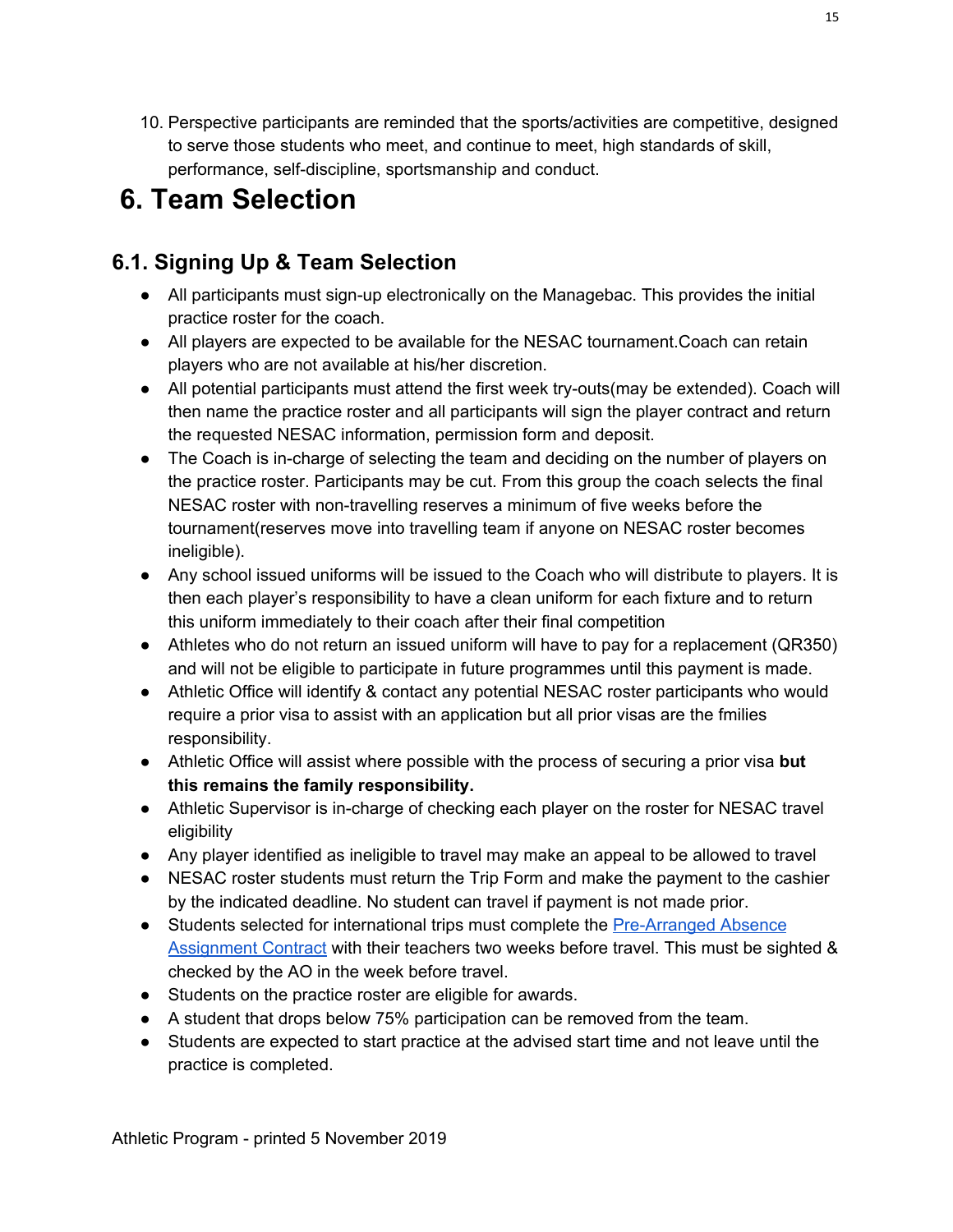- All students on the practice roster are expected to attend the end of season awards ceremony.
- Practice details are published weekly on the athletic site and posted on the AO noticeboard, Tuesdays are now locked down for all Faculty professional meetings. The AO may offer some activities on Tuesdays, otherwise no regular team practices, extracurricular events will occur.
- The following chart represents the team size restrictions determined by NESAC (Coach may choose to take a smaller group);

| <b>ACTIVITY</b>                     | <b>BOYS</b><br>(Max) | <b>GIRLS</b><br>(Max) |  |
|-------------------------------------|----------------------|-----------------------|--|
| JV Volleyball                       | 12                   | 12                    |  |
| Varsity Volleyball                  | 12                   | 12                    |  |
| JV/Varsity Swimming                 | 12                   | 12                    |  |
| JV Football                         | 18                   | 14                    |  |
| <b>Varsity Football</b>             | 18                   | 14                    |  |
| JV/Varsity Badminton                | 10                   | 10                    |  |
| <b>JV</b> Basketball                | 12                   | 12                    |  |
| <b>Varsity Basketball</b>           | 12                   | 12                    |  |
| <b>Track and Field</b>              | 48                   |                       |  |
| Band and Choir                      | 20                   |                       |  |
| <b>JV/Varsity Academic</b><br>Games | 20                   |                       |  |
| Speech & Debate                     | 20                   |                       |  |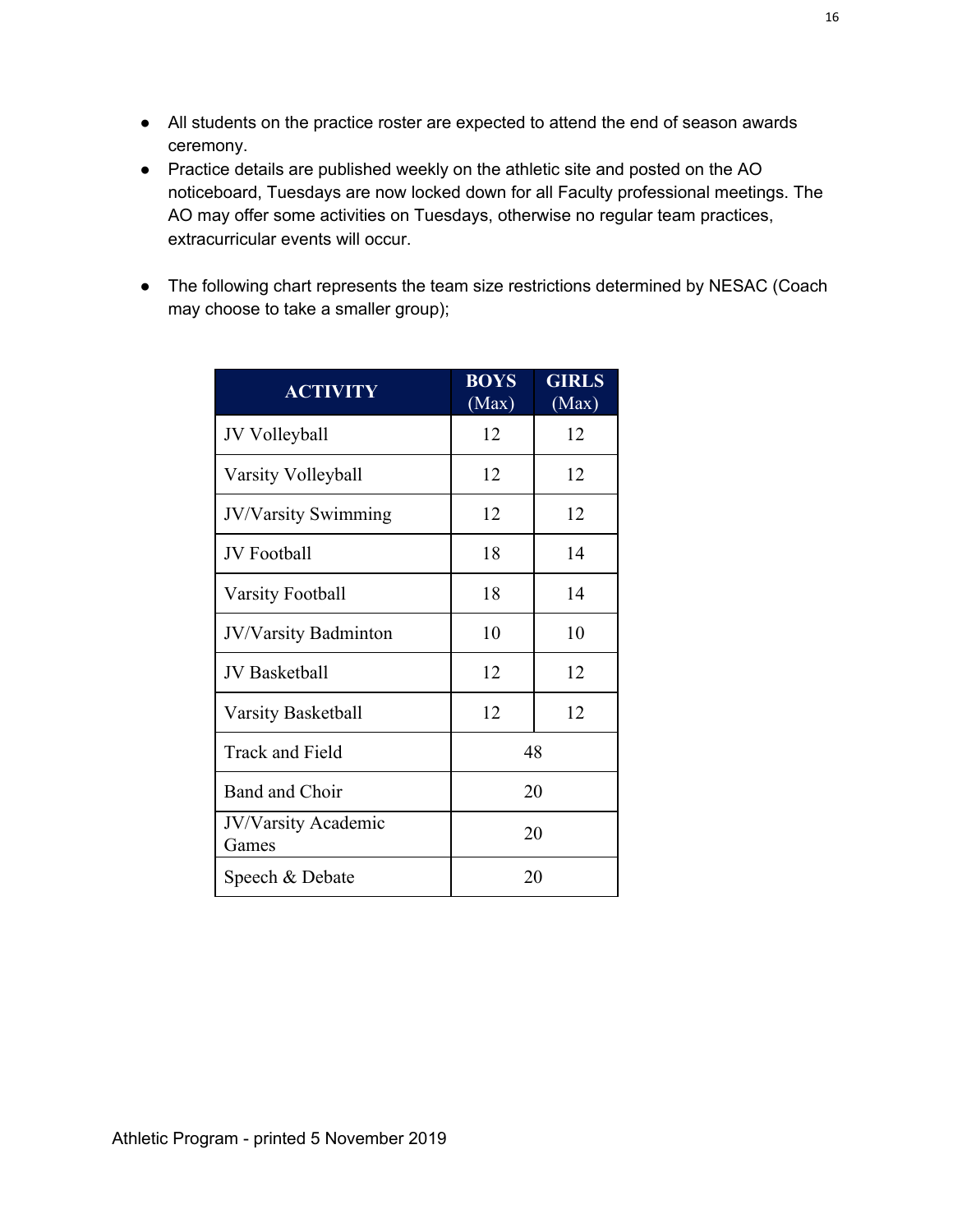## **7. Travel Protocol**

#### **7.1 Responsibilities:**

- All student athletes & NESAC activities participants must electronically sign-up on managebac prior to season starting for respective teams. This collects important core information including availability for the NESAC tournament.
- Students who are selected for a Varsity (U19) or Junior Varsity (U16) team are required to travel if they are a member of a team that has travel commitments to NESAC member schools.
- A team meeting will be held as soon as the practice roster is named. A NESAC information and permission form will be distributed-this must be returned signed by parents with the requested passport copy and additional information. A deposit must also be paid direct to the AO so that airfares can be secured as early and at the lowest price as possible.
- The trip form with all final information will also be posted and a hard -copy sent home.
- This must be completed and returned to the AO by the due date.
- The AO will assist where possible with securing prior visas, students will be contacted early to provide the required information. However prior visas remain the responsibility of each family.
- There will be a team and parent meeting with the High School Principal, chaperones and the Athletic Supervisor called at least two weeks before travel to confirm the organisation, rules and expectations of each trip. Students and parents will sign a trip behavioural contract.
- $\bullet$  The QAD international trip chaperone policy is 8:1 plus 1, if the group is mixed gender, there must be a chaperone from each gender. Each trip will have a designated Trip Leader.
- Parents can make an appointment with the Athletic Supervisor to discuss any aspect of the international trips.
- All travelling students and staff must provide the AO a passport copy for the airline booking.
- Two weeks before the trip all student participants must meet with their teachers to confirm a plan for catching up any missed work/assignments/assessments. All travelling must complete a **Pre-Arranged Absence Assignment Contract** and have this checked by the AO.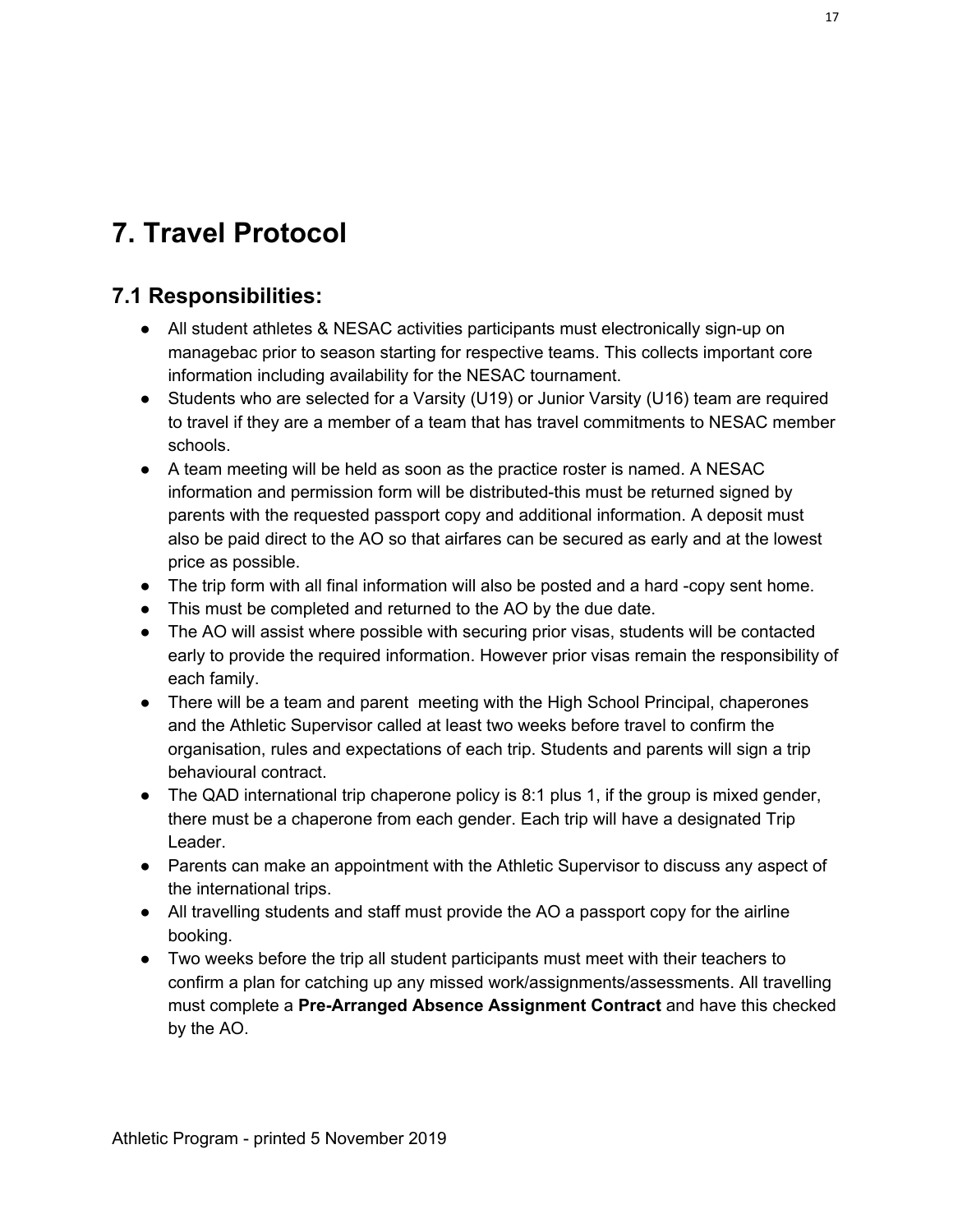#### **7.2. Expectations:**

- Students are not permitted to separate from their team.
- Students will travel to and from QAD with the group (parents may choose to pick up direct from the airport on return but chaperones must be notified).
- Upon arrival at the destination, under no circumstances will a student be permitted to be picked-up by family members, relatives or friends.
- All school rules, the Athletic Program policy and the drug and alcohol policy are in effect for the duration of the trip.
- Students must abide by all site rules at the host schools venues.
- Students must not leave the team hotel or any designated boundary ie mall on visit unless directly approved and accompanied by a trip chaperone.
- Students must be in their hotel rooms by the NESAC curfew time of 10.00pm.
- At curfew chaperones will check all rooms, room is tidy, all students are present. Lights are to be out by 10.30pm. No student can leave their room after curfew unless it is an emergency situation.
- No students can change their rooming assignments unless approved by the Trip Leader.
- No students are permitted to travel in non-authorized vehicles. Students must travel with a chaperone at all times.
- Students are personally responsible for any additional spending at the hotel (eg phone use, room service).Room service/deliveries cannot be made after curfew.
- Students may only swim in the hotel pool under the direct supervision of either qualified hotel pool staff or a QAD chaperone.
- Students must apply on the Trip Form if they wish to make a family visit during the tournament.This has to be agreed by the Trip Leader on satisfaction that the visit can be made without negatively impacting on the core programme. Visitations are not encouraged, athletes family are encouraged to come and support the tournament.
- Only the same gender can be in team hotel rooms of QAD rooms only ie no going into any other teams rooms. Groups can meet in hotel public areas.
- Parents are welcome to travel and support the team but they are expected to not stay in the same hotel as the team or take their son/daughter out of any organised tournament event
- The Coaches/Chaperones have ultimate authority during the trip.
- If an infraction of the rules is committed during the trip, the coach/chaperone will write a full report and present it to the administration and Athletic Supervisor. Disciplinary action will reflect the seriousness of the infraction.
- Should a serious violation of the school rules occur during the trip, the student may be sent home. A school official will notify the parents. The trip will be continuously supervised. However, there will be occasions when students will be on their own (e.g.; within the Mall if visited, in hotel rooms, at various locations on campus, etc.). School rules remain in effect whether or not the Coach/Chaperone is present.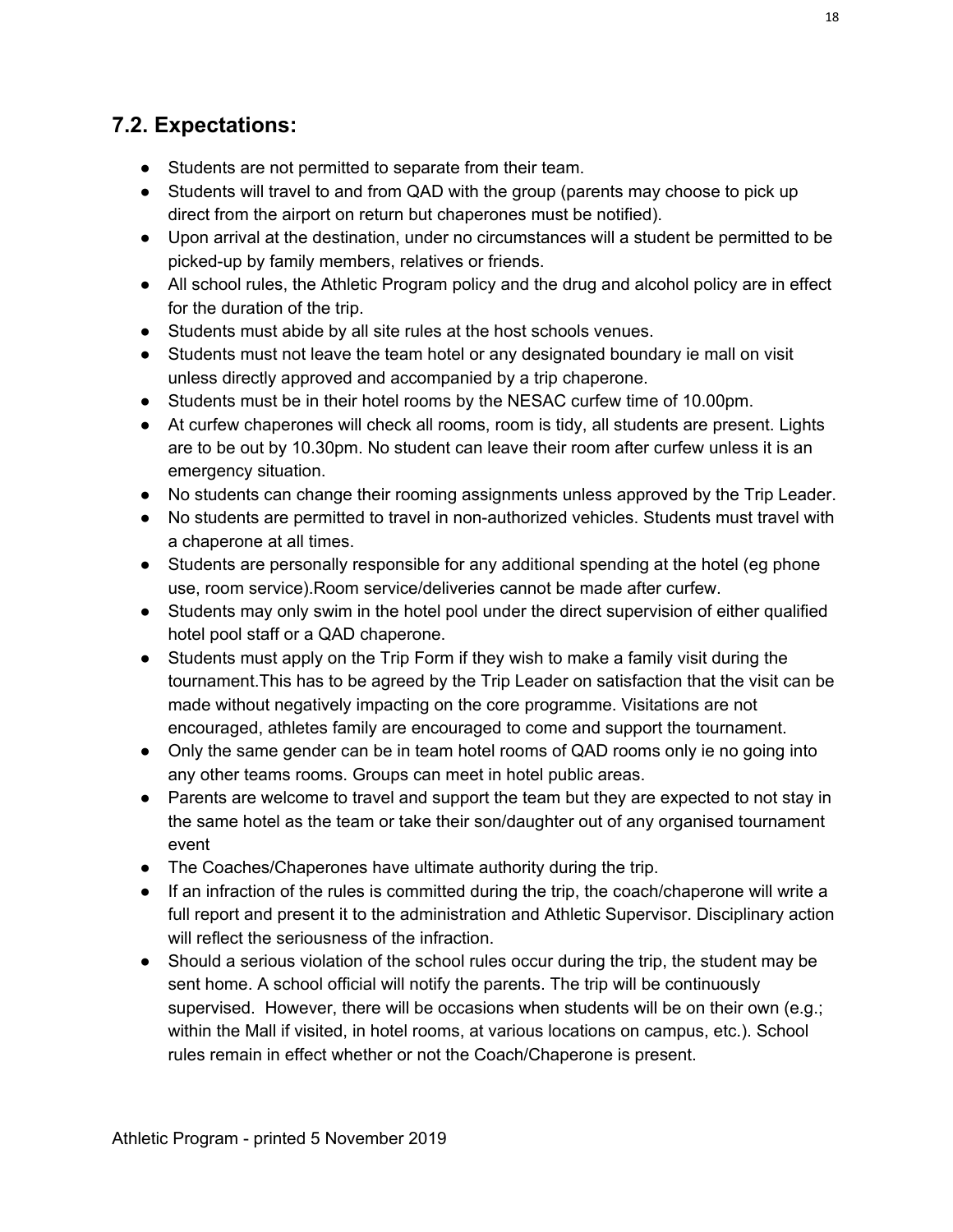### **7.3 Travel Costs:**

- Parents are responsible for all direct student NESAC expenses. This is mainly the airfare and hotel stay costs (share twin basis). This is also any visa costs and a modest amount of personal spending required on these trips. Breakfast, wireless and laundry are all part of the room rates, the host will provide lunches and the final banquet evening meal.
- Signing the trip form commits parents to paying for these trips. **All payments are non-refundable.** The only possibility of a refund is if a suitable replacement can be found.
- QF supports these trips by paying all costs associated with sending staff chaperones to each event.
- Travel costs must be paid to the cashier (Primary school 'spine' location) by the due date. No travel is permitted if payment is not made.

### **7.4 Medical Care & Treatment**

- Any medical issues are declared on the trip contract form. All participants are cross-checked with the school nurse to confirm any medical, dietary issues.
- All tournament events will have specialist first response medical care on site (nurse, first-aid specialist)
- Travelling groups will take a first-aid kit and chaperones are responsible for the welfare of all travelling students.
- All chaperones are expected to have valid first-aid certificates.
- All students should submit evidence of medical insurance cover in the trip package. If students have their own insurance cards they should travel with these.
- QF also provides cover for all international trip participants-parents would have to reclaim any expenses incurred.
- Any student that requires hospital treatment will be accompanied by a chaperone the entire time.
- Parents are responsible for paying any fees incurred and reclaiming on their insurance.
- Parents will be called to make any payment via their credit card over the phone.
- Parents of any students who require hospital/GP medical treatment must be contacted and informed of the welfare of the student by the Trip Leader.
- Parents will be informed if chaperones have a high level of concern regarding the welfare of any students on trips.

### **7.5. Travel and Attendance at School:**

If the plane arrives late, students do not have to attend school until 10 hours after landing. It is the Trip Leaders responsibility to inform students of the time they are to be in school. Trips usually return on a Sunday, returning students do not have to attend classes on this day.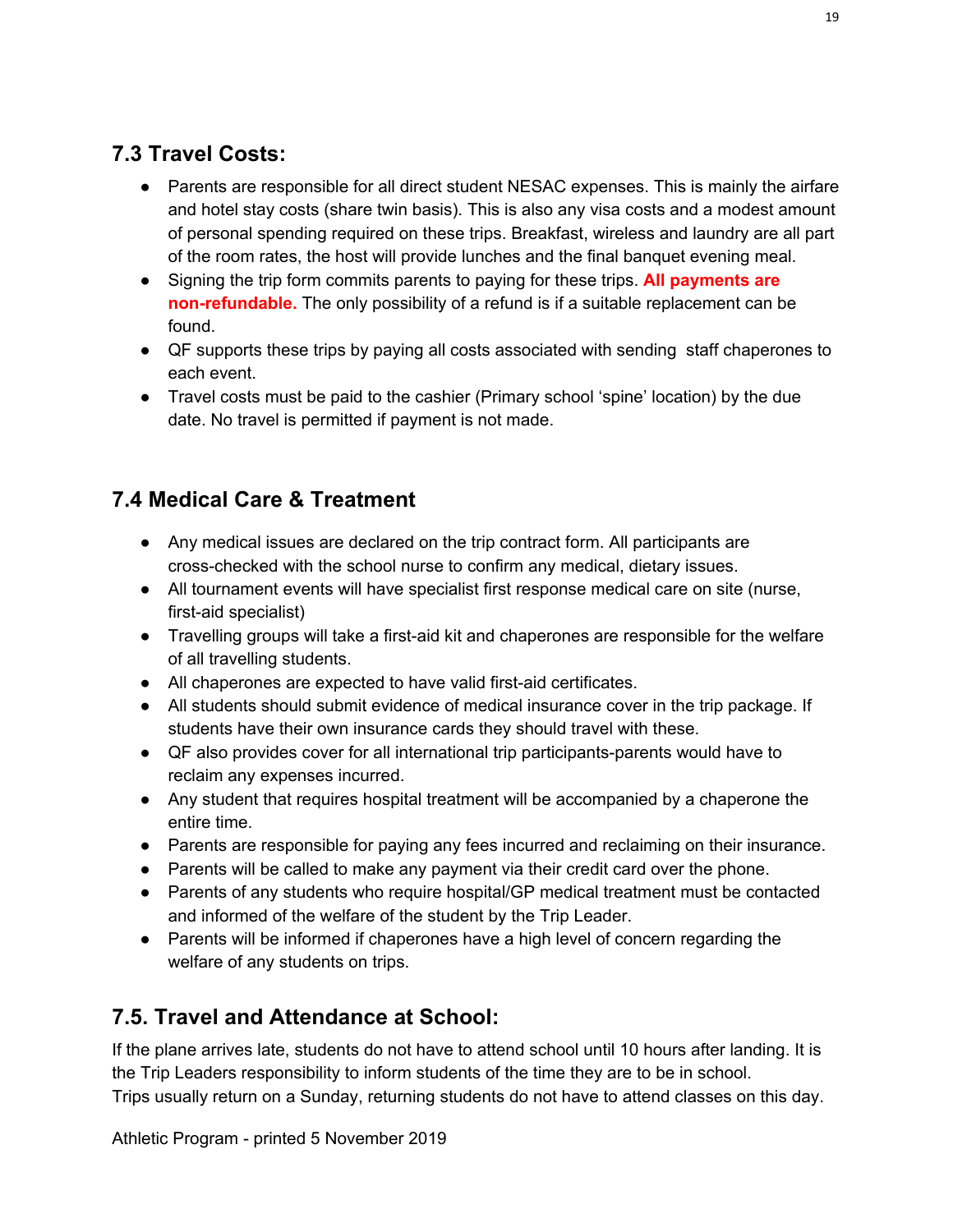### **7.6. Dress and Grooming**

We currently do not have a specific travel uniform but are working toward establishing one. As an interim measure all students are expected to travel in smart 'professional' attire or National dress.

- No jeans (of any colour) or shorts, collared shirt for boys. Dress slacks or long skirts, blouses with sleeves for girls.
- No **flip-flop** sandals, No **T-Shirts**, No shirts that show the midriff, Wear regular school shoes
- On the return from tournaments, all students are to wear the tournament t-shirt.
- If the trip departs after school, all students are to wear school uniform to all of their classes that day.
- On the field students are responsible for presenting in the correct QAD uniform.

### **7.6. Local Trip Protocols**

- All students travelling to QAD fixtures in Qatar must meet the QAD eligibility policy requirements.
- Coach's name team selections prior to each trip, these are posted on the Athletics **Noticeboard**
- Transport is arranged for local fixtures, leaving from, and returning to QAD.
- Before the trip, ideally a minimum of 3 days, parents will receive an sms informing them of the trip with travel details.
- It is also the responsibility of the QAD student to inform their parents of trip details.
- Parents must contact the AO before the trip if they intend to pick up their son/daughter direct from the venue, rather than back at QAD or directly inform the trip leader.
- Students must travel in authorised transport (usually QF transport buses, or similar outsourced transport providers).
- Travelling students must abide by the QAD travel policy, seat-belts must be used, no standing on bus transport is permitted.
- In extreme cases, parents may be directly contacted to approve of any other transport arrangements.
- Team coach/trip chaperone is in charge of the students at all times.
- Coach is to take traveling first aid-kit supplied by the AO
- Coach also takes a local trips form & local trips risk management form(signed) supplied by the AO
- If any serious injury occurs, coach contacts parents directly to coordinate care (Athletic Supervisor must also be informed).
- All usual school rules apply. Students must meet the highest behavioural standards at all times as they are representing QAD.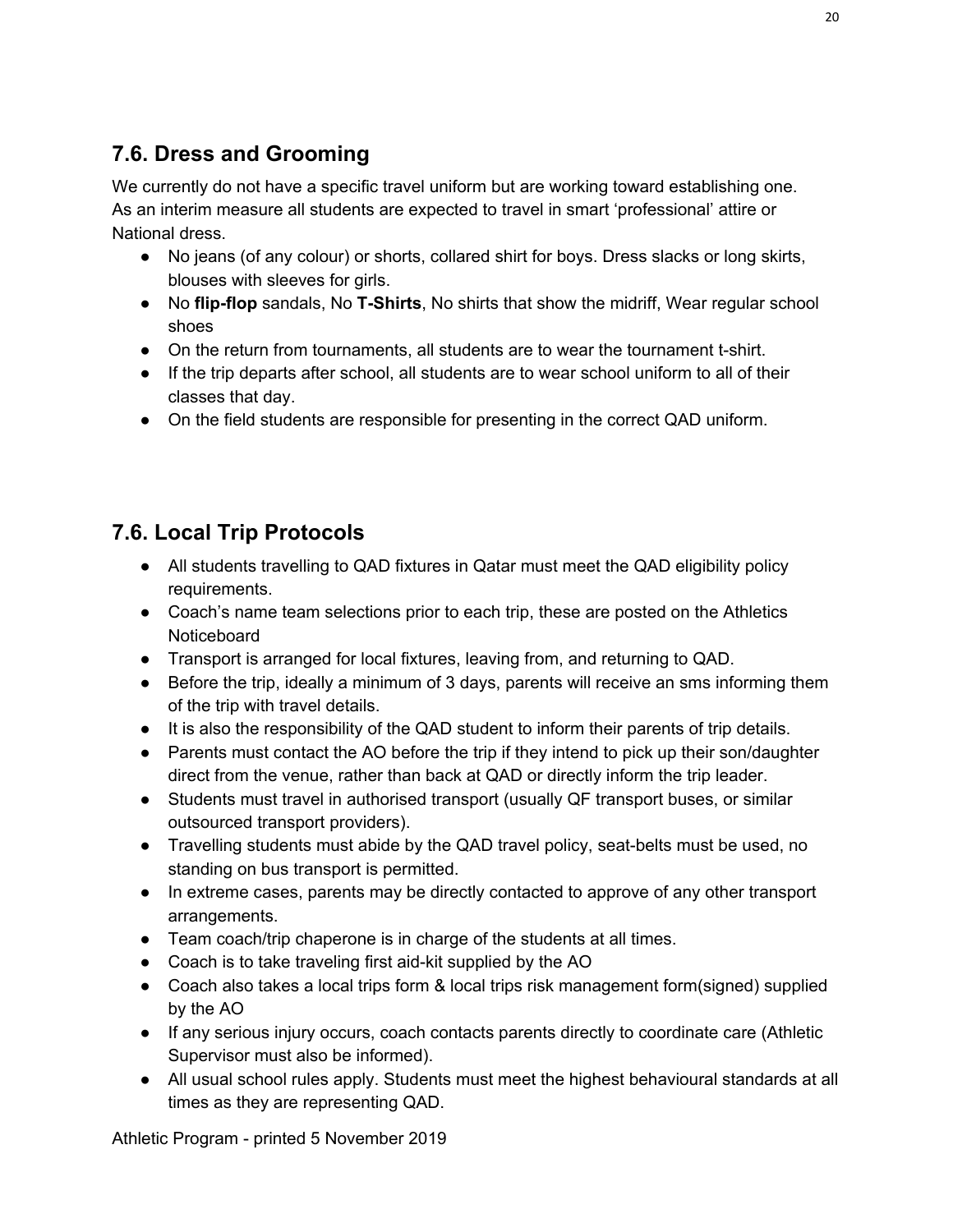## **8. Breach of School Rules/Discipline**

#### **8.1 School Rules**

- Any breach of any school rule while participating in a sporting activity may disqualify students from participation in the activity, and result in loss of travelling privileges
- A student removed from a team for cause, or reprimanded for a violation of the QAD school policy and/or this handbook while representing the school may have his/her eligibility discontinued for future events
- A student that skips a class, a day of school-in whole or in part-will be immediately suspended from all athletic activities with the AS to review future eligibility.

### **8.2 Breach of Attendance Rule**

- Athletes must inform their coach-in person-if they are going to miss a practice. If out of school an sms or email should be sent to inform the coach.
- A student that does not inform his/her coach of his/her absence from practice will have the following action taken-first offence (coach gives warning)-second offence (AS informed and meets with athlete, possible suspension from the team)-third offence (permanent removal from the team with no appeal).
- Students who have excessive absences or have dropped out of (quit) a previous sport may not be eligible for future programme participation.
- Students who over-extend their extra-curricular commitments have to negotiate with coaches/lead teachers to be granted an excused absence. The AS must be informed.

### **8.3 Breach of Code of Conduct**

- Students who breach our code of conduct, depending on the level of the action will be dealt with either internally by the Coach or the AS. Consequences may be an informal/formal warning/suspension from fixture/s or withdrawal from the team.
- Higher level ill-discipline will be dealt with by Administration.
- The code applies to all occasions when the team are together-team practice sessions, travel and fixtures.

#### **8.4 Suspensions**

● A student who receives a suspension while participating in a sport activity may be immediately suspended from his/her team.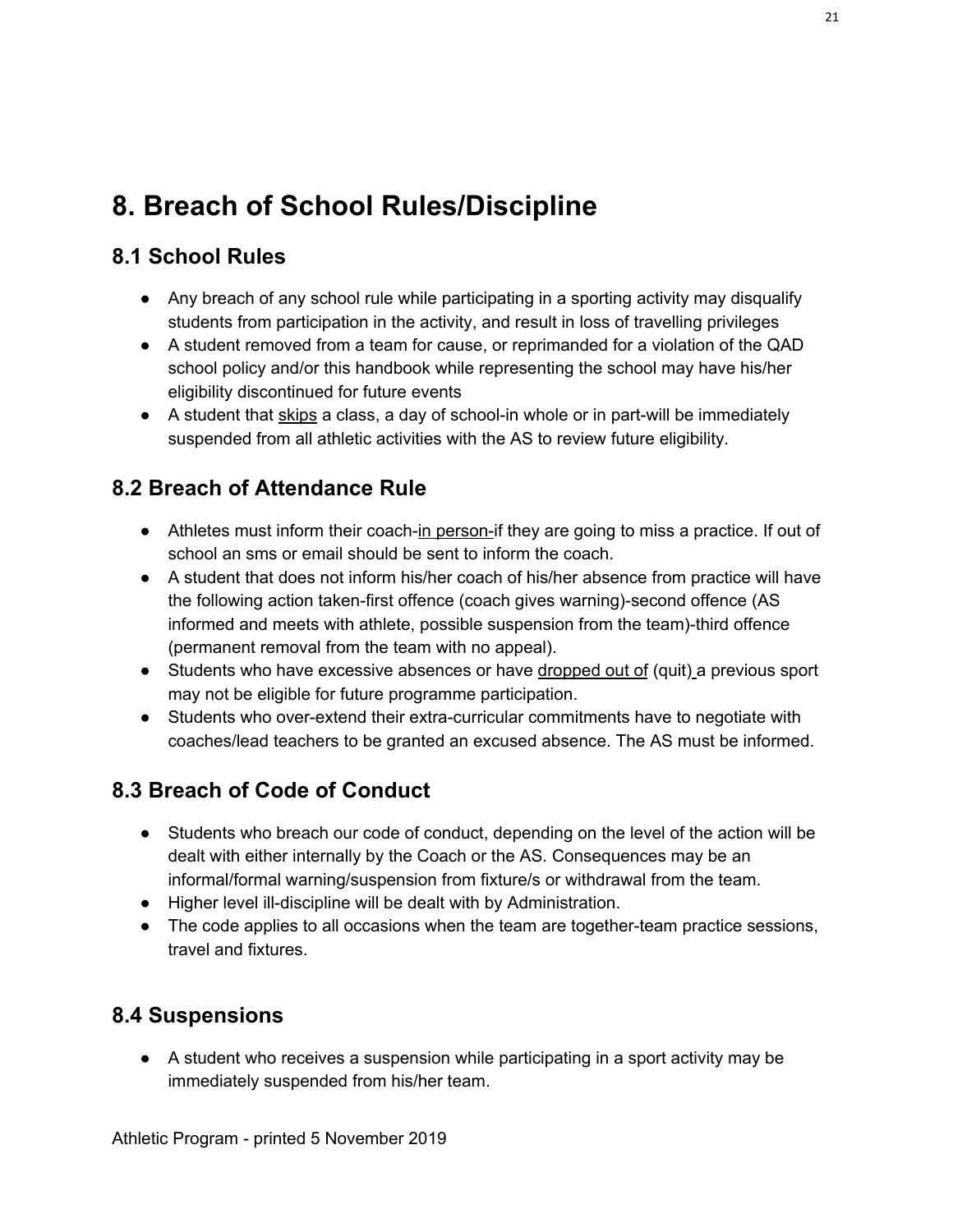● A student that is suspended from school for any Level 3 discipline related issues may not be eligible to participate on a school team for the remainder of the school year.

## **9. Student Leadership Organisation**

#### **9.1 Student Sports Council**

This is the student leadership group that meet weekly with the AO to assist with the overall organisation and successful implementation of the programme.

Students can apply to be selected onto this committee at the end of the prior year. The AO will select the successful candidates . The committee positions of President, Vice-President and Secretary will be appointed by the AO early in the school year. Ideally this group will include ambassadors for each NESAC sport offered in our programme.

This group will be joined by respective NESAC team captains during their regular seasons.

#### SEC Objectives

- Provide our students the ability to directly input and improve their sports programme.
- Provide organizational, leadership and event management opportunities for a range of senior students.
- To help foster an atmosphere of collaboration and shared pride in our community.
- To initiate the set-up of an athletics alumni of past QAD athletes
- To assist with the encouragement and management of QAD volunteers who will complete a range of tasks for C&S and CAS hours
- Especially target mobilizing the school community to fully support NESAC Tournaments that we host, including selecting and organizing a range of student volunteers and hosts.
- Direct input into organizing the three season NESAC Sports Awards
- Assist with the evaluation of sports seasons by some players from every team
- Provides the opportunity to deliver new student driven initiatives

### **9.2 Sports & Event Volunteers**

All members of the QAD community can potentially join this service as action group to volunteer their time and expertise to assist with the practical running of all programmes and especially competitive fixtures and hosted tournaments (NESAC). Students can sign-up to join this group and they will then apply/volunteer for advertised positions. Examples of tasks are- scoring games, photography, DJ events, managing teams, assisting coaching, event management, event ambassadors.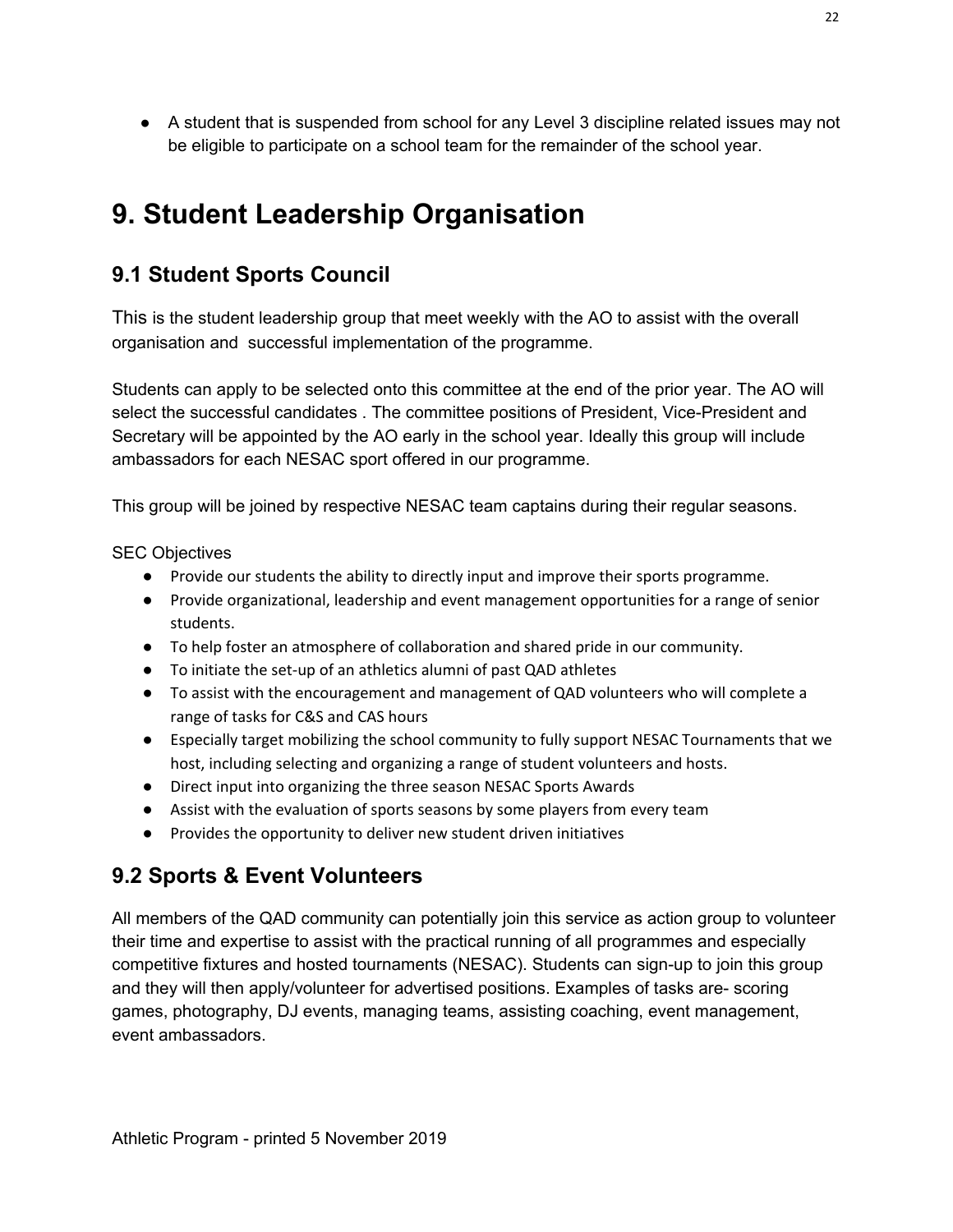## **10. Athletics/NESAC Awards**

#### **10.1 Middle School & NESAC Awards**

Please be advised participants failing to live up to their responsibilities as defined in this document, and athletes failing to abide by the training rules, may be denied an award, even if they satisfy the performance standards described below.

### **10.2 Most Valuable Player (MVP)**

This award recognizes the athlete making the greatest contribution to his or her sport in terms of overall excellence in performance.

### **10.3 Most Improved Player (MIP)**

This award recognizes the athlete whose performance indicates the greater degree of improvement during the season.

#### **10.4 Coach's Award**

Recipients are chosen by the Coaches based on a number of important factors. Among these are leadership, attitude, effort, performance, and attendance. Recipients embody excellence both on and off the pitch; they give 100% at practices, demonstrate great responsibility; and they respect the sport, their fellow athletes, and their coaches.

#### **10.5 Athletes of the Year**

This award recognises the year's most outstanding male and female athletes. Candidates must be highly respected in the community for sportsmanship, desire to excel, cooperation and loyalty. All prospective athletes of the year make a highly significant personal contribution to their sports.

Other criteria for selecting candidates for the male & female athletes of the year include:

- Should compete in at least two U19 sports during the year
- Contribution to each team and skill level displayed in each sport during the season
- The winner may be a single sport specialist athlete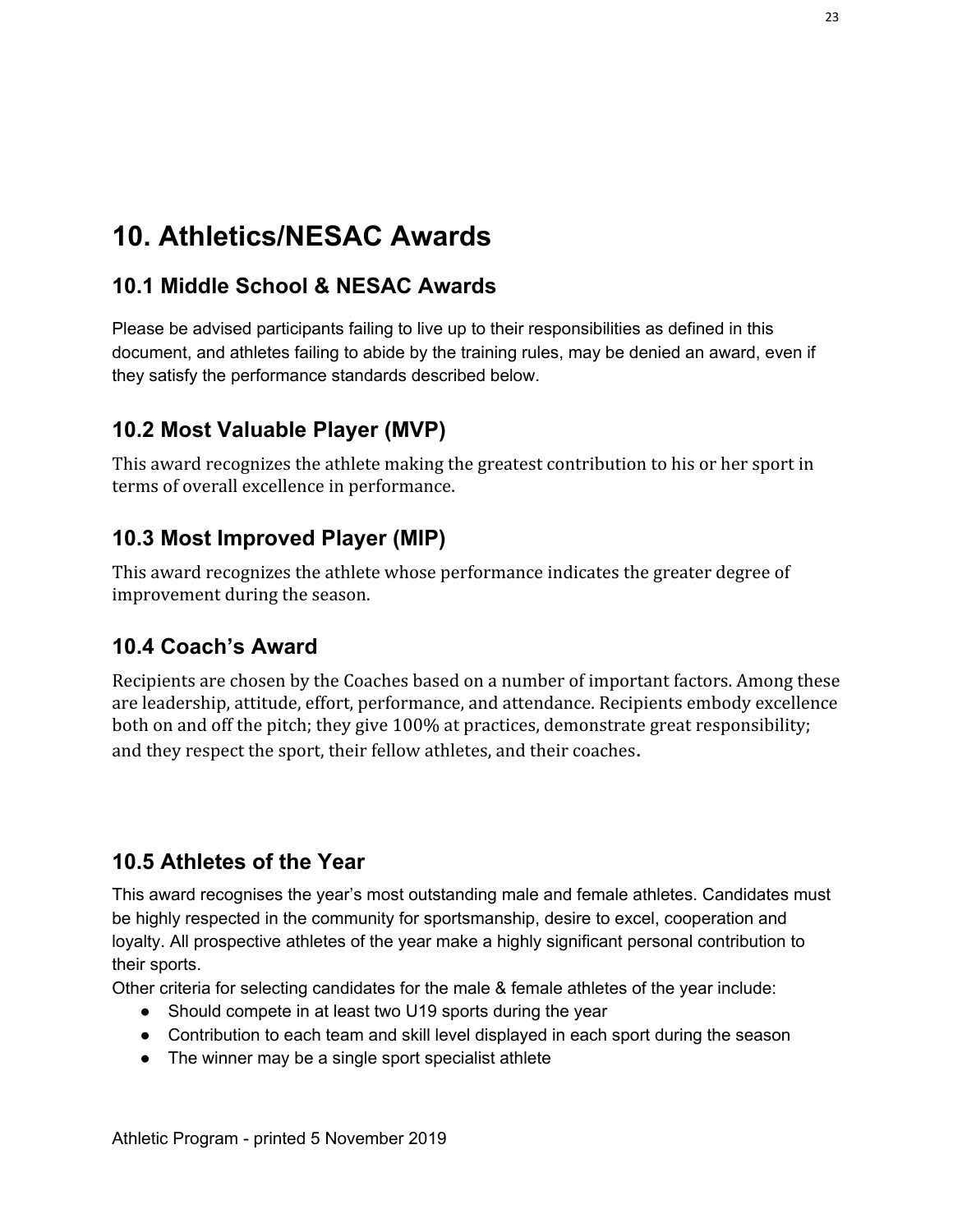### **10.6 Scholar Athlete of the Year**

The scholar-athlete award recognises a member of the senior class in recognition of his or her high level of achievement in the classroom and exemplary performance in athletic activities during his or her four years in high school, grades 9-12.

Criteria for selecting candidates for scholar-athletes award include:

- Earning accumulative GPA of 5.5 or above.
- Participation in a minimum of four U19 teams during their junior and senior years.

The scholar-athlete is then selected from the list of candidates on the basis of earning the highest score using the following criteria:

- Highest cumulative GPA.
- Attendance at practices, games and team meetings.
- Total number of sports.
- Leadership position held, (team captain etc.).
- Coaches comments regarding their maturity, dependability, sportsmanship, fair play, self-discipline, and respect for peers, coaches, officials and opponents.
- The coaches and Athletic Supervisor, subject to approval of the High School Principal, make the final decision.

#### **10.7 Fighting Heart Award**

This award recognises the athlete whose performance and dedication to his/her specific sport is by far and away most exemplary. This is an award for the rare student who is the first to practice and the last one to leave, this athlete inspires others to be the best they can be, and this athlete is a role model for all athletes at QAD. Athletes eligible for this award must display - to an outstanding degree - the traits of sportsmanship, dependability, desire to excel, respect, cooperation and loyalty.

#### **10.8 Outstanding Outside Achievement Award**

This award recognises the year's most outstanding athletic achievement by a QAD athlete in an 'outside' athletic event. Candidates must be highly respected in the school community for sportsmanship, desire to excel, cooperation and loyalty.

Other criteria for selecting candidates for the most outstanding outside achiever include:

• Level of achievement, team/s represented, titles, awards won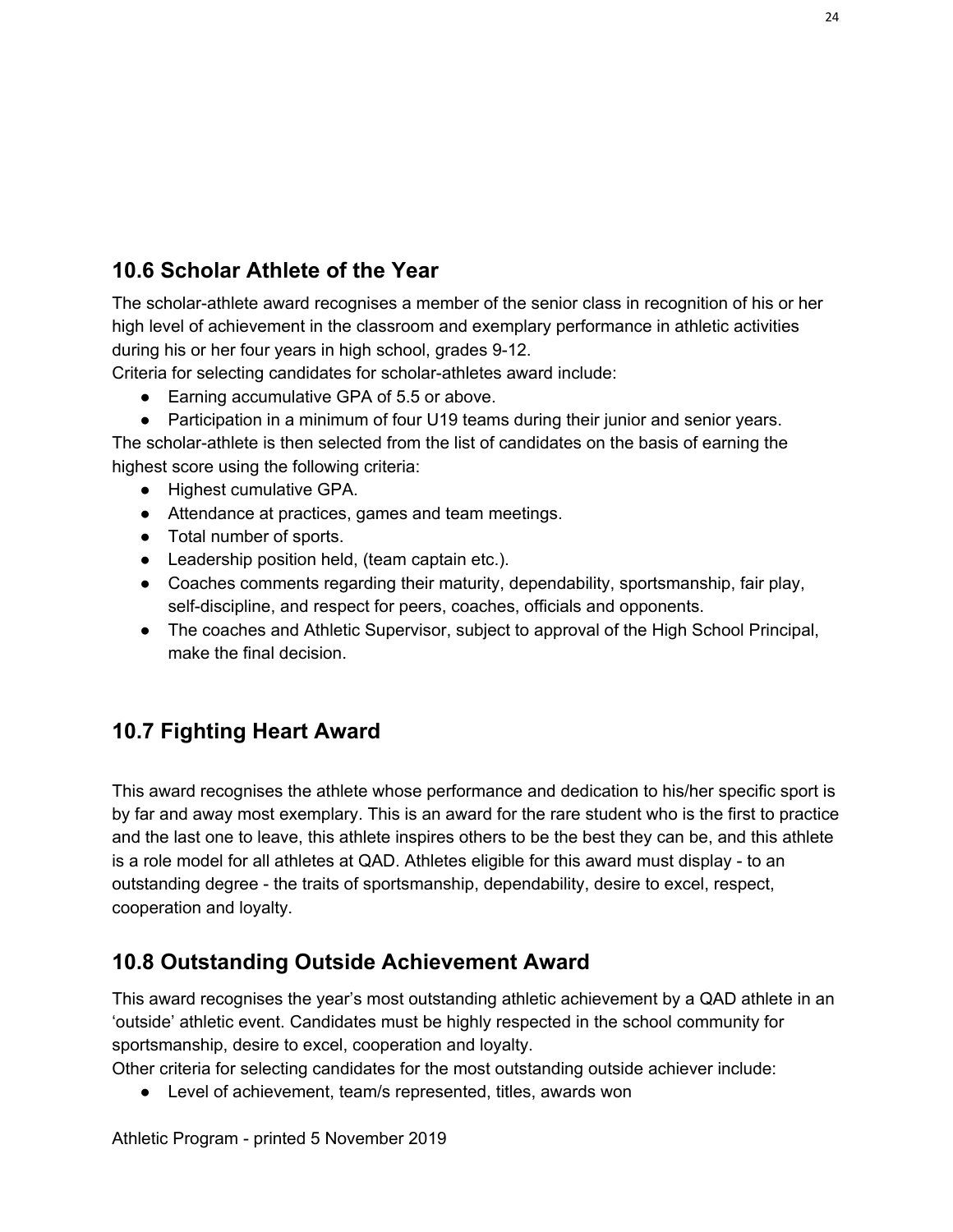- This is typically a recognition of excellence in one sporting area.
- The area/s of achievement or either not available at school, or the athlete is performing at a higher level than is available at school.

#### **10.9 Special Awards**

A special award may be presented to specific people or groups who have made a significant contribution to the QAD athletic & activities programmes through their interest, support and actions.

### **10.10 Sports & NESAC Award Ceremony**

At the conclusion of all the NESAC seasons an award ceremony will be held in either the QAD Auditorium or Visitors Centre. All participants are encouraged to attend to support their team mates and the ceremony. Parents will be invited and are most welcome to attend. The date for the ceremony has not yet been set but it will most likely be early April.

## **11. Athletic Supervisor's Discretion**

- For any scenarios that are not covered in the Athletic Department Handbook or occurring outside the scope of the Athletic Department Handbook, the Athletic Supervisor (through consultation with administration) will develop policy (as needed) and will make the final decision
- For any scenarios that a senior administrator cannot be contacted for consultation, the Athletic Supervisor has authority to make administrative decisions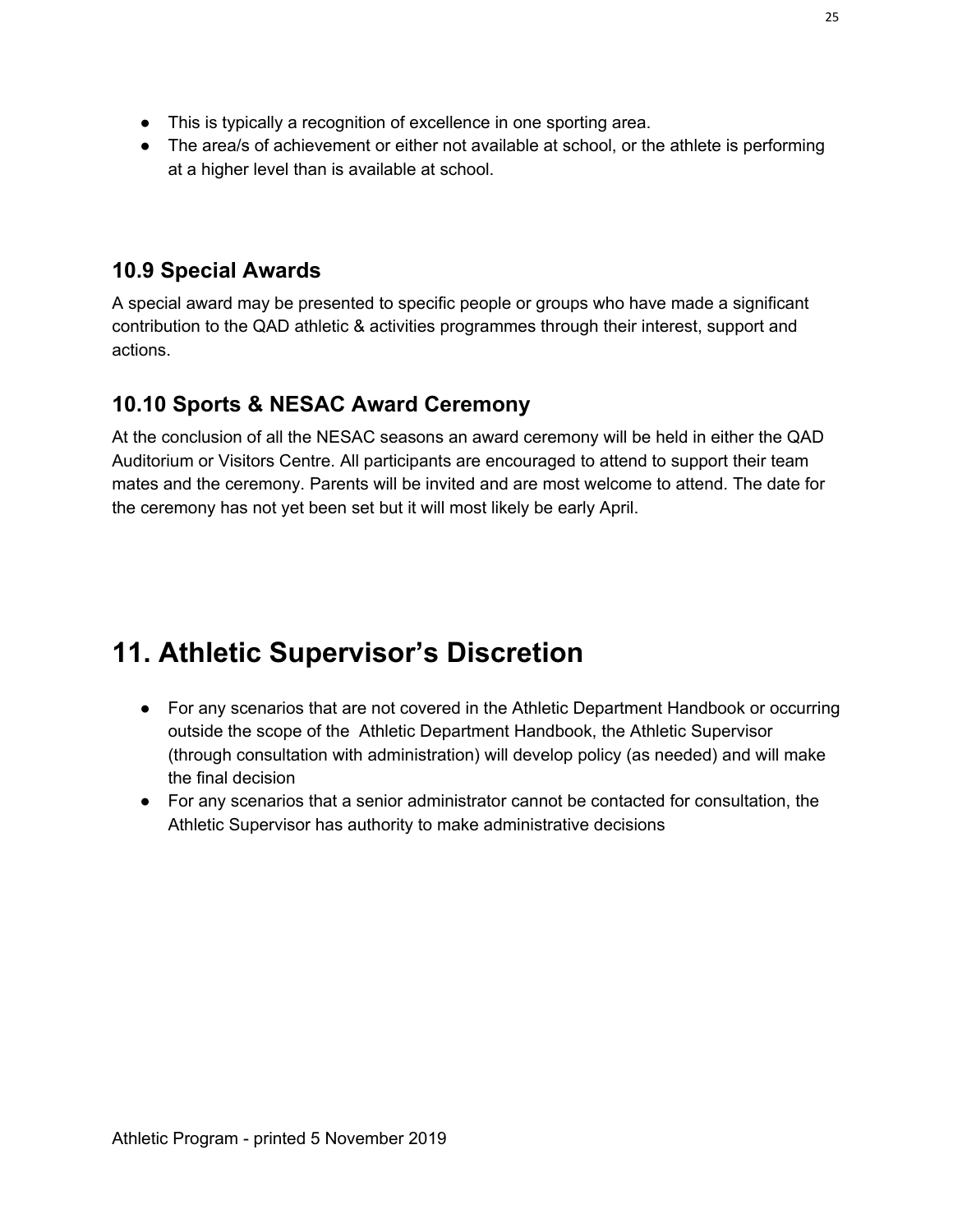## Appendix

**1. Player Contract**

### **Qatar Academy Doha Athletic Program – Falcons Player Contract 2019 20**



| <b>Student Name:</b> | eam: |
|----------------------|------|
|----------------------|------|

1. I affirm that I will make a full commitment to attend all team trainings and fixtures for the season. Unexplained absence; 1-coach warning-2 Athletic supervisor warning-3 removed from team.

2. If I cannot attend for a genuine reason I will let the coach know before the training session (in person, via email or sms).

3. I affirm that I will follow the Falcons Code of Conduct & I will exhibit the highest levels of respect and sportsmanship at all trainings and fixtures.

4. I affirm that I am responsible for knowing and meeting eligibility requirements across attendance, behaviour & academic standards as set by QAD.

5. I affirm that I will exert effort to maintain a high level of academic achievement and as a student athlete will maintain respectful behaviour at all times.

6. I affirm that I am responsible to follow all team and Athletic Department protocols (as set out in detail in the Athletic Handbook) regarding the systems and organisation of my sport for the 2019 20 season.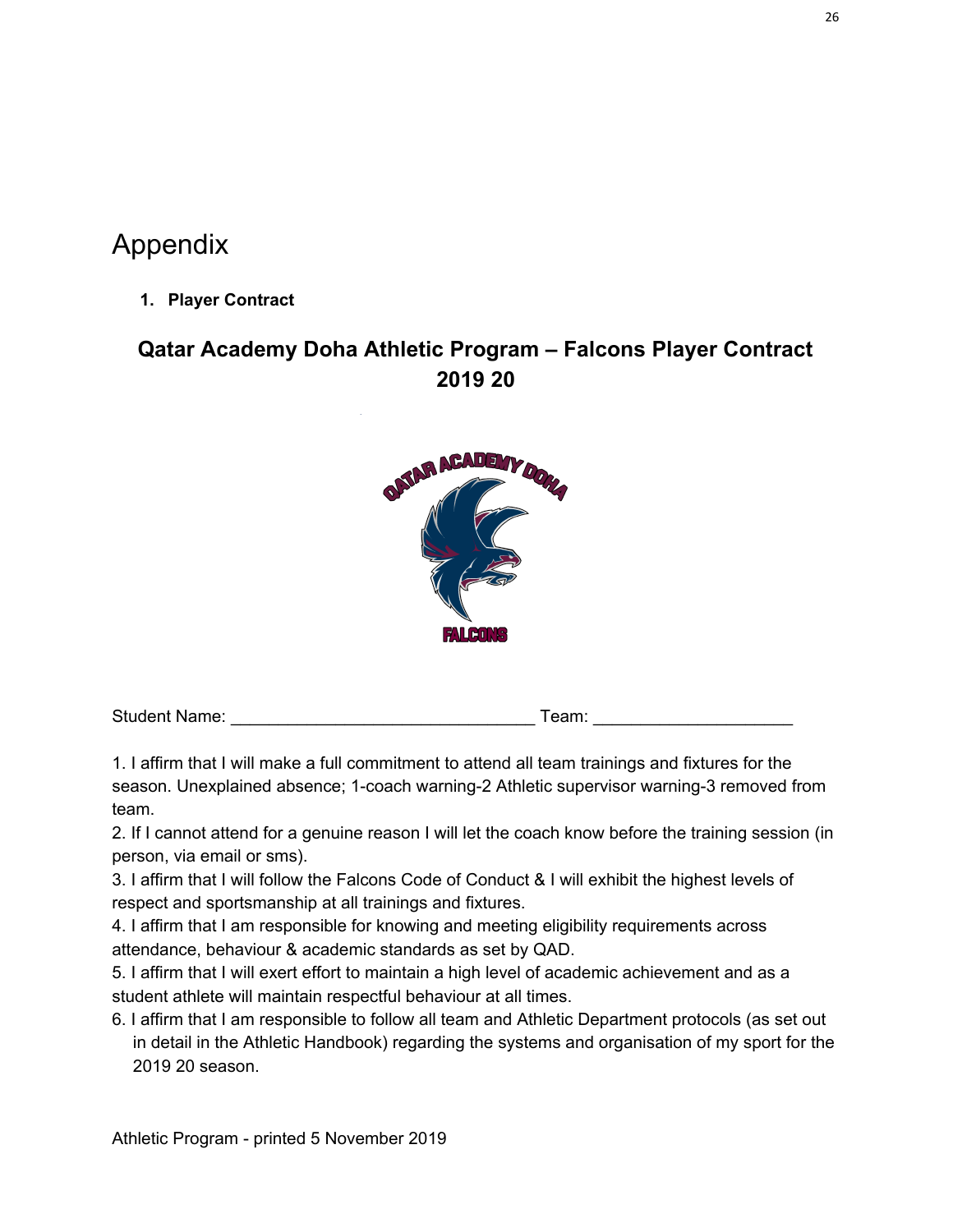- 7. I affirm that if I quit or was dismissed from a team I will not be permitted to play any other sport that season and may be prohibited from participating in a team for the remainder of the year.
- 8. I affirm I am responsible for turning in any QAD centrally supplied team uniform at the end of the season. If I fail to do this I agree to pay QAR350, failure to do so means I for fit future participation.
- 9. I affirm that once selected to the NESAC travel team, that I will fully meet the financial and administrative requirements in order to travel.
- 10. I agree with this code of conduct and accept responsibility and any sanctions imposed by Coaches and/or the Athletic Supervisor if I fail to meet these standards.

Signature of Student Date

2. Pre Arranged Absence Assignment Contract

\_\_\_\_\_\_\_\_\_\_\_\_\_\_\_\_\_\_\_\_\_\_\_\_\_\_\_\_\_ \_\_\_\_\_\_\_

#### **Pre-Arranged Absence Assignment Contract**

This procedure applies to all students attending Qatar Academy Doha and their eligibility to participate in extracurricular activities.

Student Name:  $Date(s)$  of Absence:  $\qquad \qquad$  Activity:

Qatar Academy Doha believes that extracurricular activities, those pursued in addition to the normal course of study, play a vital role in the development of community and provide opportunities to enhance learning in a variety of settings. Involvement in school sponsored activities may result in students being absent from school for extended periods of time. The Assignment Contract provided students and faculty an opportunity to develop a plan that reduces the impact of absences upon teaching and learning.

Students who will miss class due to participation in school sponsored activities are required to meet with their teachers prior to the departure date to discuss assignments, make up assignments and due dates, Both student and teacher will sign the Assignment Contract understanding commitments and a reasonable timeline for submission of work to be missed. Students are also expected to keep up with Google Classroom sites to keep current while away.

| Class                           | Teacher | Upcoming<br>Assessment | Learning Activities to be Completed<br>(filled out by Student) | Deadline | Teacher<br>Signature |
|---------------------------------|---------|------------------------|----------------------------------------------------------------|----------|----------------------|
| Arabic /<br>French /<br>Spanish |         |                        |                                                                |          |                      |
| Art/Drama<br>/Film/Music        |         |                        |                                                                |          |                      |
| Design                          |         |                        |                                                                |          |                      |
| English                         |         |                        |                                                                |          |                      |
| <b>Humanities</b>               |         |                        |                                                                |          |                      |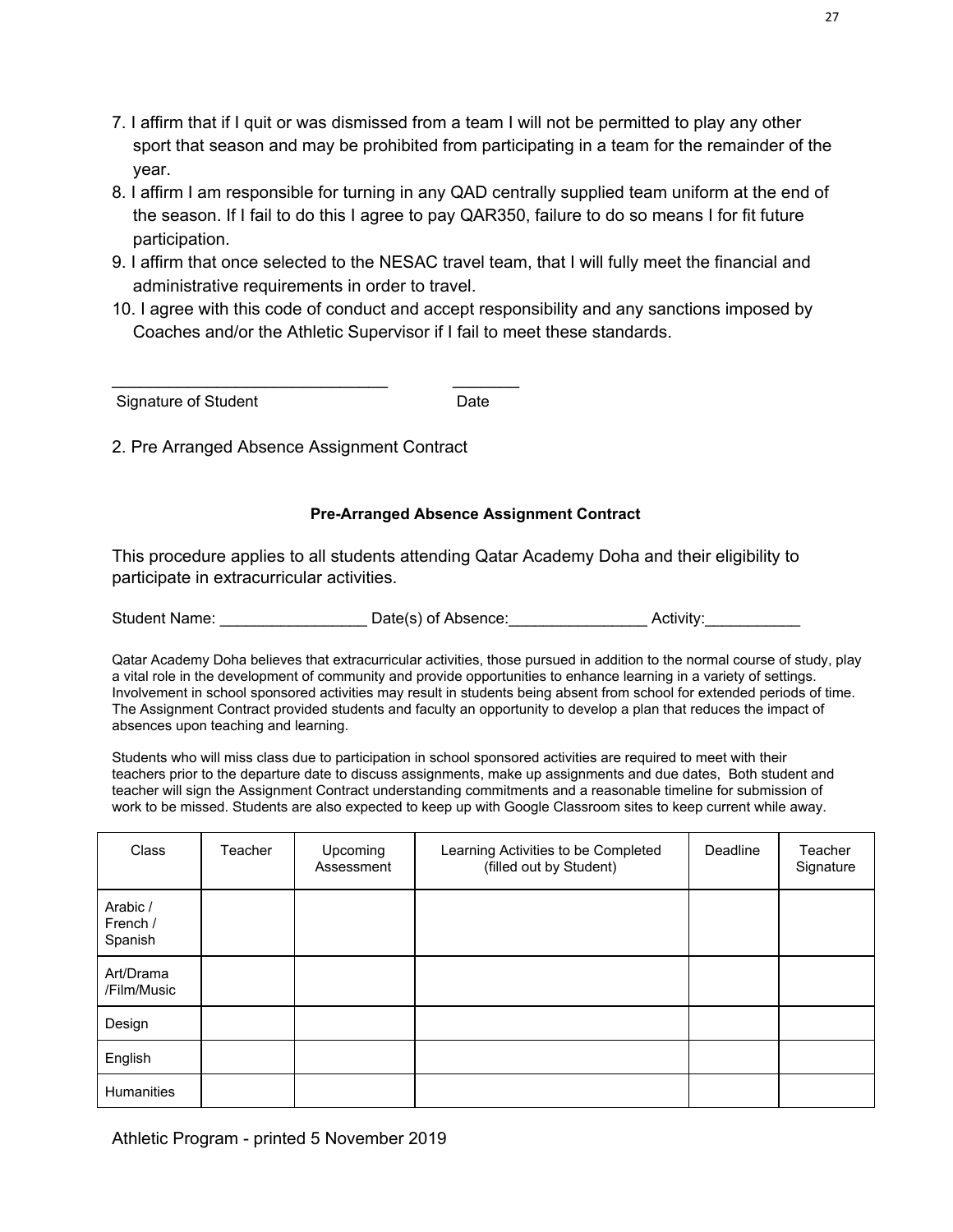| Islamic /<br>Culture<br>Studies |  |  |  |
|---------------------------------|--|--|--|
| Maths                           |  |  |  |
| <b>PHE</b>                      |  |  |  |
| <b>Qatari History</b>           |  |  |  |
| Personal<br>Project             |  |  |  |
| Science                         |  |  |  |

Guidelines:

- 1. The forms are to be distributed **two weeks prior** to date of absence.
- 2. Students are expected to meet the contracted deadlines, as well as be prepared and in class Immediately before **and** after the activity.
- 3. Students who fail to attend class before or after the event are deemed to be not meeting their obligations and will be subject to disciplinary action.
- 4. Students will retain this original form, with a copy given to the coach/sponsor for collating **2 days prior** to date of absence.
- 5. Coaches/Sponsors are expected to receive forms from 100% of their students. Students must be sent away from extra curricular practices until the form is signed.
- 6. In case of disputed agreements between students and teachers before leaving for the event, coaches / sponsors will return all completed forms to the Athletic/Activities office, which will retain the contract for **two weeks** after the event is completed.

Students returning to the country on **night flights** after participating in school--sponsored trips need not report to school until 10 hours after the plane lands in Doha. It is the responsibility of the administrator in charge of the trip to advise the students at the airport of the time they must report to school the next day. This trips administrator will also inform the high school office of the designated time. Absence or tardiness beyond this time may result in a student being ineligible to participate in the next trip or activity. All students have the option to attend school earlier, but it is not expected.

Student Signature Parent Signature

\_\_\_\_\_\_\_\_\_\_\_\_\_\_\_\_\_\_\_\_\_\_\_\_ \_\_\_\_\_\_\_\_\_\_\_\_\_\_\_\_\_\_\_\_\_\_\_\_\_\_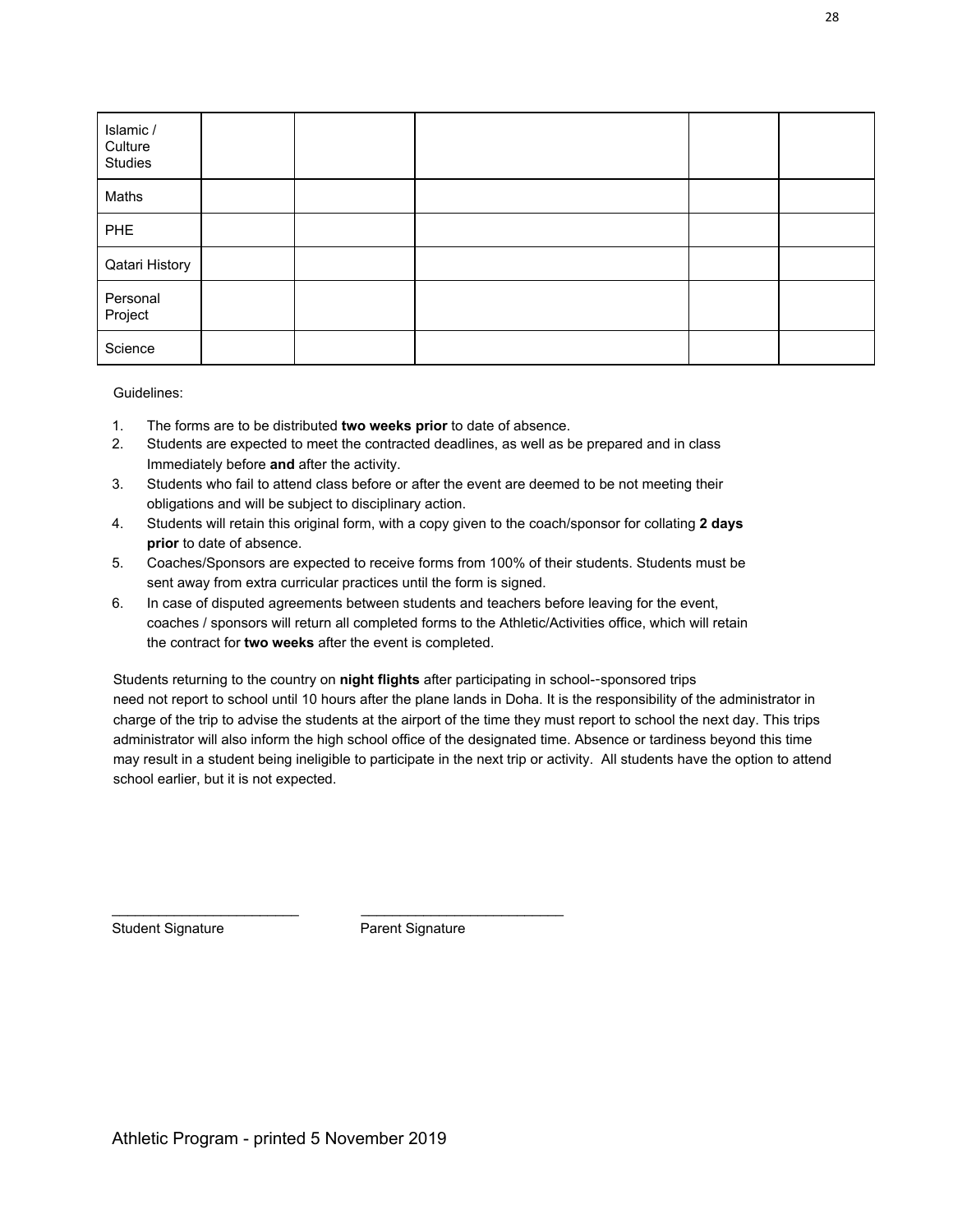

#### **Pre-Arranged Absence Assignment Contract**

Student Name: \_\_\_\_\_\_\_\_\_\_\_\_\_\_\_\_\_\_\_\_\_\_\_\_\_Date(s) of Absence: \_\_\_\_\_\_\_\_\_\_\_\_\_\_\_\_\_\_\_\_\_\_Activity:\_

Qatar Academy Doha believes that extracurricular activities, those pursued in addition to the normal course of study, play a vital role in the development of community and provide opportunities to enhance learning in a variety of settings. Involvement in school sponsored activities may result in students being absent from school for extended periods of time. The Assignment Contract provided students and faculty an opportunity to develop a plan that reduces the impact of absences upon teaching and learning.

Students who will miss class due to participation in school sponsored activities are required to meet with their teachers prior to the departure date to discuss assignments, make up assignments and due dates, Both student and teacher will sign the Assignment Contract understanding commitments and a reasonable timeline for submission of work to be missed. Students are also expected to keep up with Google Classroom sites to keep current while away.

| Class    | Teacher | Upcoming<br>Assessment | Learning Activities to be Completed<br>(filled out by Student) | Deadline | Teacher<br>Signature |
|----------|---------|------------------------|----------------------------------------------------------------|----------|----------------------|
| Group 1: |         |                        |                                                                |          |                      |
| Group 2: |         |                        |                                                                |          |                      |
| Group 3: |         |                        |                                                                |          |                      |
| Group 4: |         |                        |                                                                |          |                      |
| Group 5: |         |                        |                                                                |          |                      |
| Group 6: |         |                        |                                                                |          |                      |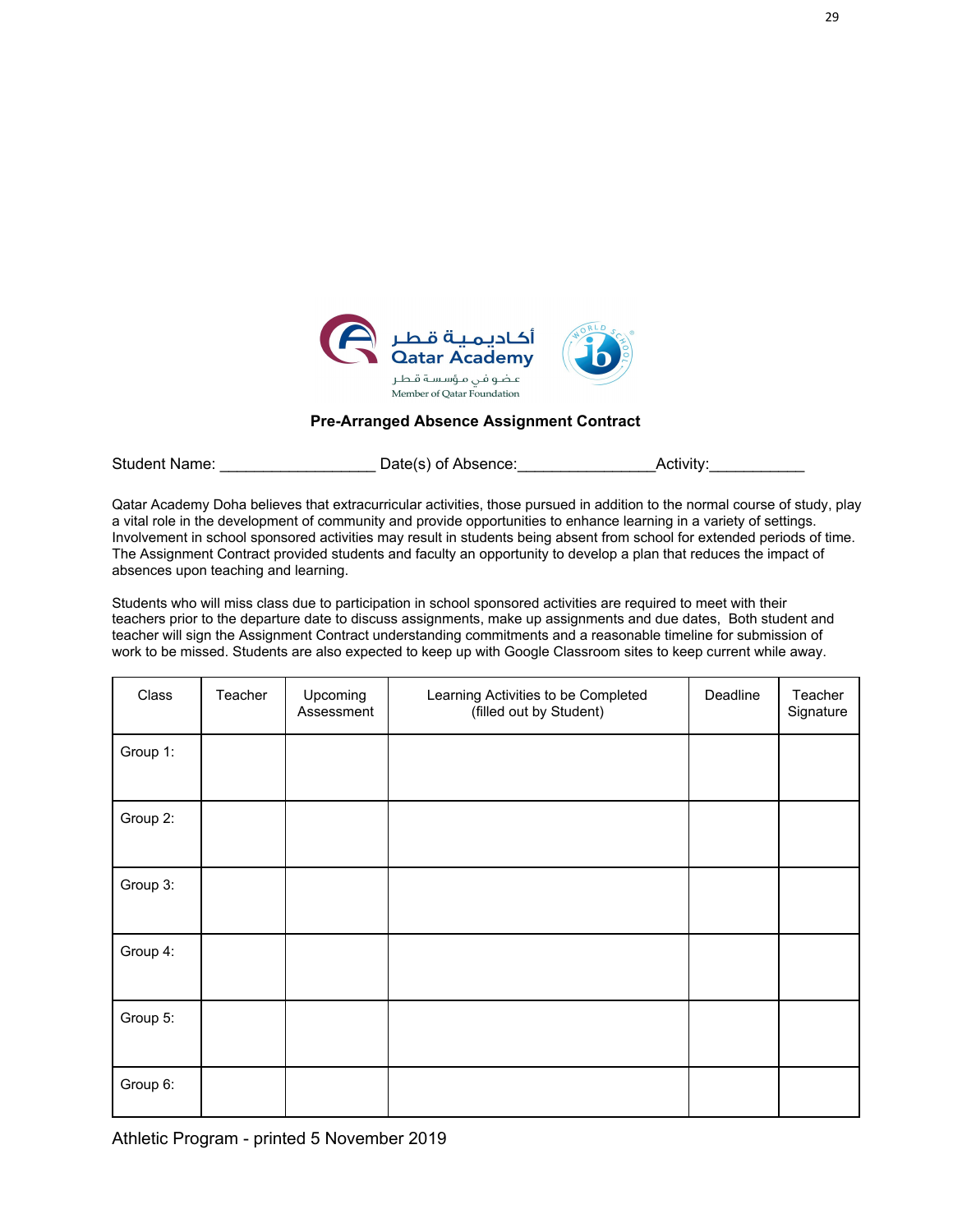| TOK: |  |  |  |
|------|--|--|--|
|      |  |  |  |

Guidelines:

- 1. The forms are to be distributed **two weeks prior** to date of absence.
- 2. Students are expected to meet the contracted deadlines, as well as be prepared and in class immediately before **and** after the activity.
- 3. Students who fail to attend class before or after the event are deemed to be not meeting their obligations and will be subject to disciplinary action.
- 4. Students will retain this original form, with a copy given to the coach/sponsor for collating **2 days prior** to date of absence.
- 5. Coaches/Sponsors are expected to receive forms from 100% of their students. Students must be sent away from extra curricular practices until the form is signed.
- 6. In case of disputed agreements between students and teachers before leaving for the event, coaches / sponsors will return all completed forms to the Athletic/Activities office, which will retain the contract for **two weeks** after the event is completed.

Students returning to the country on **night flights** after participating in school-sponsored trips need not report to school until 10 hours after the plane lands in Doha. It is the responsibility of the administrator in charge of the trip to advise the students at the airport of the time they must report to school the next day. This trips administrator will also inform the high school office of the designated time. Absence or tardiness beyond this time may result in a student being ineligible to participate in the next trip or activity. All students have the option to attend school earlier, but it is not expected.

Student Signature **Parent Signature** Parent Signature

\_\_\_\_\_\_\_\_\_\_\_\_\_\_\_\_\_\_\_\_\_\_\_\_ \_\_\_\_\_\_\_\_\_\_\_\_\_\_\_\_\_\_\_\_\_\_\_\_\_\_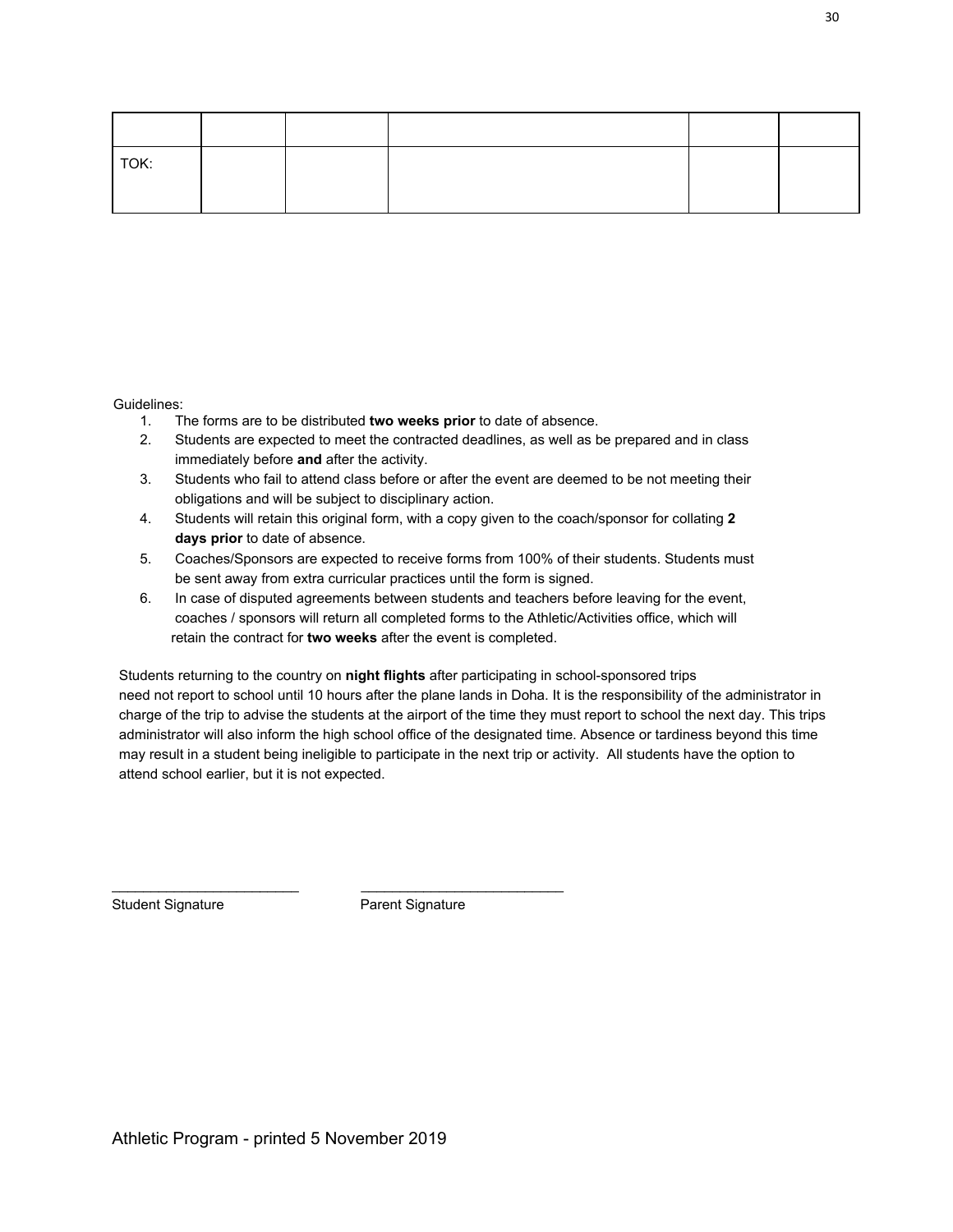#### 4. **NESAC Travel Contract**



#### **Athletics and Activities Statement of Rules & Travel Expectations**

At QAD, we believe that individuals are able to achieve personal excellence and balance in all aspects of their lives. Through sport and activities, we believe students are provided with opportunities to connect with the world around them. We believe that everyone has rights and responsibilities and that we are all accountable for our actions.

#### **Eligibility and Expectations**

#### **Near East Schools Activities Conference (NESAC) Events**

The following expectations apply to all students from all NESAC Competing schools for both activities and athletics

- a. The use of tobacco, drinking of alcohol, or use of illegal drugs will not be allowed during the tournament/activity, and if travelling while travelling to and from the tournament or activity.
- b. Any sightseeing or travel in the host city will be done only with the permission of the host school and the coach.
- c. Hotel arrangements made by the school are not to be changed by any participating student, parent or coach. Hotel arrangements will be changed only in emergency situations and only by the tournament or Activities/Athletic director.

31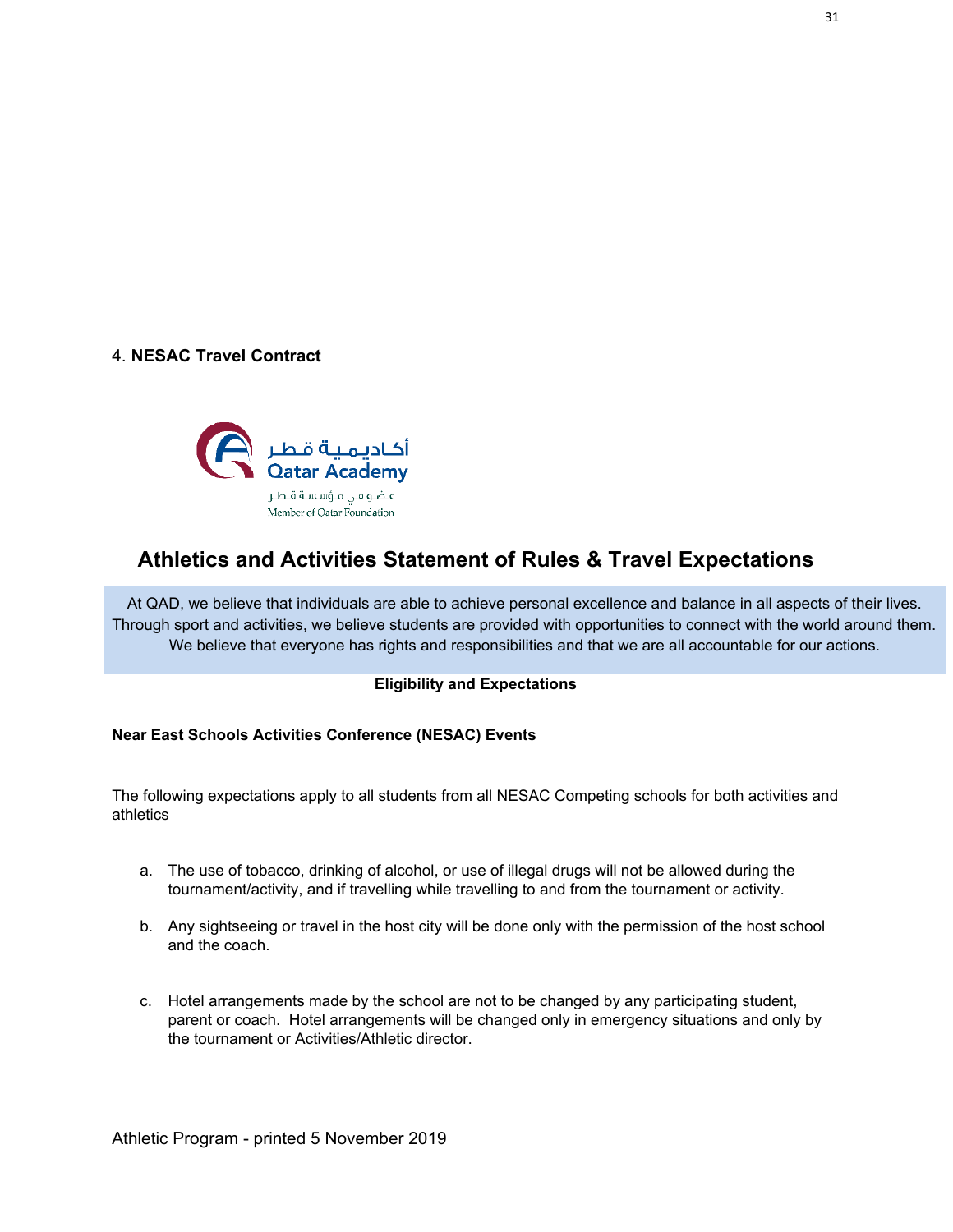- d. All participants, including the host school, will observe the curfew hour set by NESAC (U14/Junior Varsity/Varsity 10:00pm), or as soon as possible after a scheduled activity is completed – whichever is later. The Tournament Director may list an earlier curfew time.
- e. Students may only attend events and activities with permission and supervision from coaches.
- f. All laws of the host country will be adhered to.
- g. Any unusual circumstances or problems which occur during the tournament/ activity MUST be reported as soon as possible to either the host school or visiting coach.
- h. Any serious breach of the above will result in the student being sent home as soon as practically possible at the parent's expense with the loss of all awards. In addition, the student will be excluded from participation in NESAC events for one academic year, including the same activity the following year.
- i. If any of the above rules are violated, the participant's school administration will also determine consequences according to school and Board policies taking into consideration the seriousness of the infraction, the degree of involvement, and past history.
- j. \*Students must be in attendance at school the full day the group departs for the tournament **and** the full day after the group returns from a NESAC event. Students missing school due to illness must present a doctor's note. Failure to attend school after a NESAC event will result in an office assigned detention.



## **QAD Travel Expectations**

The following expectations and guidelines are in addition to the NESAC and QAD Activities Rules. All these rules must be adhered to for the duration of your international tournament or event.

#### **a. Misbehavior**

Students **may** be sent home if any violation is committed. The severity of the consequences will be decided upon by the coaches, athletic director, high school administration and if need be the school director.